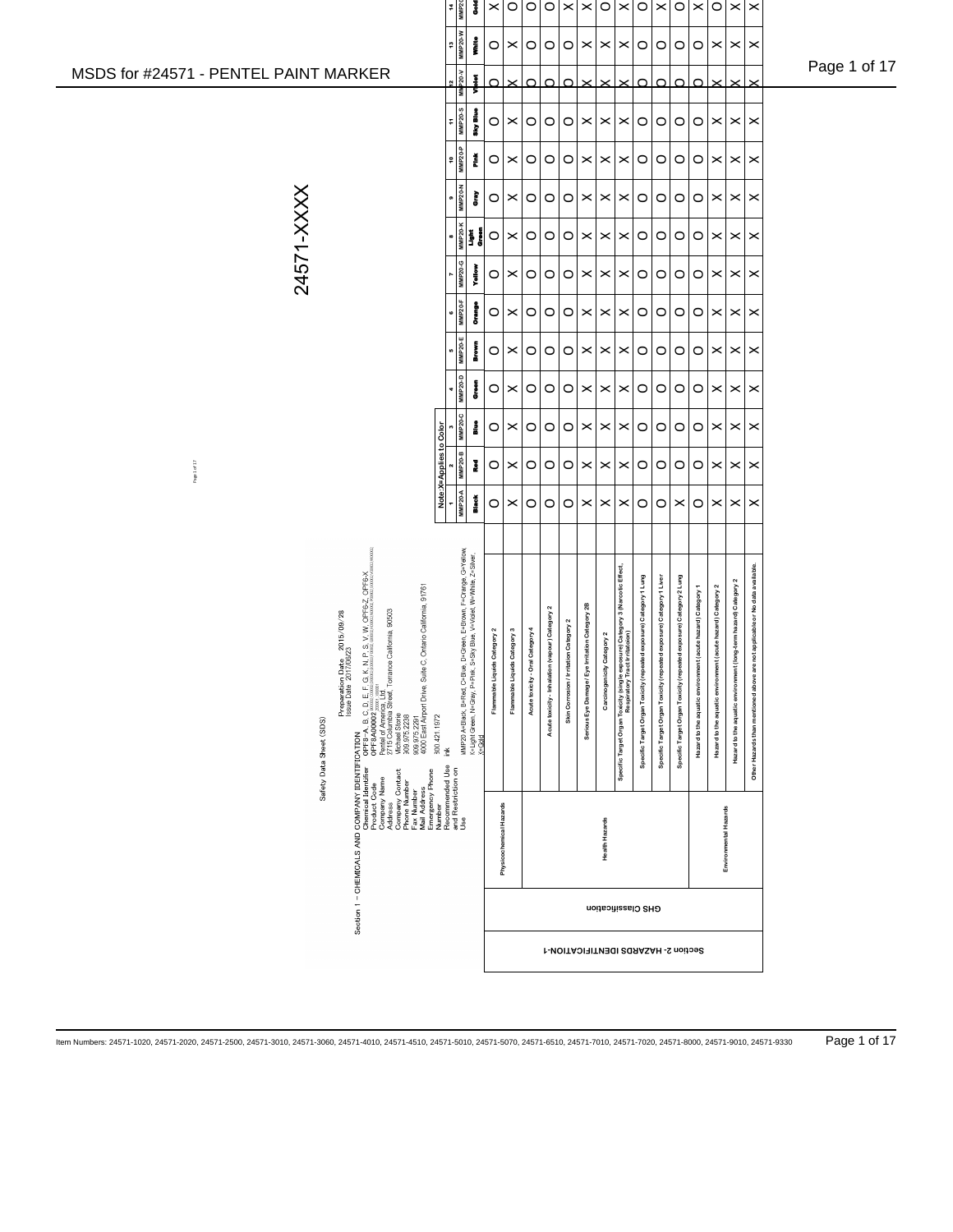|                                | 14<br>MMP20    | š                         | $\pmb{\times}$                   | $\times$              | $\pmb{\times}$        | $\times$                | $\circ$ | $\times$             | $\circ$                  | $\circ$                        | $\boldsymbol{\times}$                       | $\circ$                             | $\times$                                 | $\times$                      | $\circ$               | $\times$                                   | $\times$                                    | $\circ$                                  | $\boldsymbol{\times}$                                                  | $\circ$                                                               | $\circ$                                                                        | $\boldsymbol{\times}$               | $\boldsymbol{\times}$                                  |              |
|--------------------------------|----------------|---------------------------|----------------------------------|-----------------------|-----------------------|-------------------------|---------|----------------------|--------------------------|--------------------------------|---------------------------------------------|-------------------------------------|------------------------------------------|-------------------------------|-----------------------|--------------------------------------------|---------------------------------------------|------------------------------------------|------------------------------------------------------------------------|-----------------------------------------------------------------------|--------------------------------------------------------------------------------|-------------------------------------|--------------------------------------------------------|--------------|
| $\ddot{\phantom{0}}$           | <b>MMP20-W</b> | i                         | $\boldsymbol{\times}$            | $\boldsymbol{\times}$ | $\,\times\,$          | $\times$                | $\circ$ | $\circ$              | $\boldsymbol{\times}$    | $\circ$                        | $\circ$                                     | $\times$                            | $\circ$                                  | $\times$                      | $\circ$               | $\times$                                   | $\times$                                    | $\times$                                 | $\circ$                                                                | $\circ$                                                               | $\circ$                                                                        | $\circ$                             | $\pmb{\times}$                                         | Page 2 of 17 |
| MSDS for #24571 - PENTEL PAINT | 흵              |                           |                                  |                       |                       | <b>MARKER</b>           |         | $\Omega$             | $\times$                 | $\Omega$                       | $\Omega$                                    | $\times$                            | $\Omega$                                 | $\times$                      | $\Omega$              | $\times$                                   | $\times$                                    | $\times$                                 | $\Omega$                                                               | $\Omega$                                                              | $\Omega$                                                                       | $\Omega$                            |                                                        |              |
| ÷                              | <b>MMP20-S</b> | Ī                         | $\times$                         | $\,\times\,$          | ×                     | $\times$                | $\circ$ | $\circ$              | $\times$                 | $\circ$                        | $\circ$                                     | $\times$                            | $\circ$                                  | $\times$                      | $\circ$               | $\times$                                   | $\times$                                    | $\times$                                 | $\circ$                                                                | $\circ$                                                               | $\circ$                                                                        | $\circ$                             | $\,\times\,$                                           |              |
| $\mathsf{e}\,$                 | MMP20-P        | Ĭ                         | $\times$                         | $\times$              | $\times$              | $\times$                | $\circ$ | $\circ$              | $\boldsymbol{\times}$    | $\circ$                        | $\circ$                                     | $\times$                            | $\circ$                                  | $\times$                      | $\circ$               | $\times$                                   | $\times$                                    | $\times$                                 | $\circ$                                                                | $\circ$                                                               | $\circ$                                                                        | $\circ$                             | $\pmb{\times}$                                         |              |
|                                | <b>MMP20-N</b> | È                         | $\times$                         | $\times$              | $\times$              | $\times$                | $\circ$ | $\circ$              | $\times$                 | $\circ$                        | $\circ$                                     | $\times$                            | $\circ$                                  | $\times$                      | $\circ$               | $\times$                                   | $\times$                                    | $\times$                                 | $\circ$                                                                | $\circ$                                                               | $\circ$                                                                        | $\circ$                             | $\boldsymbol{\times}$                                  |              |
| œ                              |                | MMP20-K<br>Light<br>Groun | $\boldsymbol{\times}$            | $\boldsymbol{\times}$ | $\boldsymbol{\times}$ | $\times$                | $\circ$ | $\circ$              | $\boldsymbol{\times}$    | $\circ$                        | $\circ$                                     | $\times$                            | $\circ$                                  | $\times$                      | $\circ$               | $\times$                                   | $\times$                                    | $\times$                                 | $\circ$                                                                | $\circ$                                                               | $\circ$                                                                        | $\circ$                             | $\pmb{\times}$                                         |              |
|                                | MMP20-G        | Yallow                    | $\boldsymbol{\times}$            | $\times$              | $\boldsymbol{\times}$ | $\boldsymbol{\times}$   | $\circ$ | $\circ$              | $\boldsymbol{\times}$    | $\circ$                        | $\circ$                                     | $\boldsymbol{\times}$               | $\circ$                                  | $\times$                      | $\circ$               | $\times$                                   | $\times$                                    | $\times$                                 | $\circ$                                                                | $\circ$                                                               | $\circ$                                                                        | $\circ$                             | $\pmb{\times}$                                         |              |
|                                | <b>MMP20-F</b> | è                         | $\boldsymbol{\times}$            | $\boldsymbol{\times}$ | ×                     | $\times$                | $\circ$ | $\circ$              | $\times$                 | $\circ$                        | $\circ$                                     | $\times$                            | $\circ$                                  | $\times$                      | $\circ$               | $\boldsymbol{\times}$                      | $\times$                                    | $\times$                                 | $\circ$                                                                | $\circ$                                                               | $\circ$                                                                        | $\circ$                             | $\,\times\,$                                           |              |
|                                | MMP20-E        | Brown                     | $\boldsymbol{\times}$            | $\,\times\,$          | $\boldsymbol{\times}$ | $\boldsymbol{\times}$   | $\circ$ | $\circ$              | $\boldsymbol{\times}$    | $\circ$                        | O                                           | $\boldsymbol{\times}$               | $\circ$                                  | $\times$                      | $\circ$               | $\times$                                   | $\times$                                    | $\times$                                 | $\circ$                                                                | $\circ$                                                               | O                                                                              | $\circ$                             | $\,\times\,$                                           |              |
|                                | MMP20-D        | ores.                     | $\boldsymbol{\times}$            | $\times$              | ×                     | $\times$                | $\circ$ | $\circ$              | $\times$                 | $\circ$                        | O                                           | $\times$                            | $\circ$                                  | $\times$                      | $\circ$               | $\times$                                   | $\times$                                    | $\times$                                 | $\circ$                                                                | O                                                                     | $\circ$                                                                        | $\circ$                             | $\times$                                               |              |
|                                | <b>MMP20-C</b> | å                         | $\boldsymbol{\times}$            | $\boldsymbol{\times}$ | ×                     | $\boldsymbol{\times}$   | $\circ$ | $\circ$              | $\boldsymbol{\times}$    | $\circ$                        | O                                           | $\times$                            | $\circ$                                  | $\times$                      | $\circ$               | $\times$                                   | $\times$                                    | $\times$                                 | $\circ$                                                                | $\circ$                                                               | $\circ$                                                                        | $\circ$                             | $\pmb{\times}$                                         |              |
| Page 2 of 17                   | <b>MMP20-B</b> | Į                         | $\times$                         | $\times$              | $\boldsymbol{\times}$ | $\boldsymbol{\times}$   | $\circ$ | $\circ$              | $\pmb{\times}$           | $\circ$                        | $\circ$                                     | $\boldsymbol{\times}$               | $\circ$                                  | $\times$                      | $\circ$               | $\times$                                   | $\times$                                    | $\times$                                 | $\circ$                                                                | $\circ$                                                               | $\circ$                                                                        | $\circ$                             | $\pmb{\times}$                                         |              |
|                                | <b>MMP20-A</b> | <b>Black</b>              | $\boldsymbol{\times}$            | $\times$              | ×                     | $\times$                | $\circ$ | $\circ$              | $\times$                 | $\circ$                        | $\circ$                                     | $\boldsymbol{\times}$               | $\circ$                                  | $\times$                      | $\circ$               | $\times$                                   | $\times$                                    | $\times$                                 | $\circ$                                                                | $\circ$                                                               | $\times$                                                                       | $\circ$                             | $\pmb{\times}$                                         |              |
|                                |                |                           | $\langle \hspace{0.5pt} \rangle$ | $\bigodot$            | $\langle \rangle$     | $\langle \cdot \rangle$ | ◈       |                      |                          |                                |                                             |                                     |                                          |                               |                       |                                            |                                             |                                          |                                                                        |                                                                       |                                                                                |                                     |                                                        |              |
|                                |                |                           |                                  |                       | Symbols               |                         |         | Signal Word "Danger" | ming"<br>Signal Word "Wa | rallowed<br>H302 Harmful if Sv | uid and Vapour<br>H225 Highly Flammable Liq | and Vapour<br>H226 Flammable Liquit | H315+H320 Causes Skin and Eye Irritation | Irritation<br>H320 Causes Eye | H330 Fatal if inhaled | atory irritation<br>H335 May cause respira | ss and Dizziness<br>H336 May Cause Drowsine | using Cancer<br>ected of Ca<br>H351 Susp | olonged or repeated exposure<br>H372 Causes damage to Liver through pr | olonged or repeated exposure<br>H372 Causes damage to Lung through pr | <b>Prolonged or Repeated Exposure</b><br>H373 May Cause Damage to Lung through | quatic Life<br>H400 Very Toxic to A | ong Lasting effects<br>H411 Toxic to Aquatic Life with |              |
|                                |                |                           |                                  |                       |                       |                         |         | Signal Word          |                          |                                |                                             |                                     |                                          |                               |                       |                                            | Hazard Statements                           |                                          |                                                                        |                                                                       |                                                                                |                                     |                                                        |              |
|                                |                |                           |                                  |                       |                       |                         |         |                      |                          |                                |                                             |                                     | GHS Label Elements-1                     |                               |                       |                                            |                                             |                                          |                                                                        |                                                                       |                                                                                |                                     |                                                        |              |
|                                |                |                           |                                  |                       |                       |                         |         |                      |                          |                                |                                             |                                     | Section 2- HAZARDS IDENTIFICATION-2      |                               |                       |                                            |                                             |                                          |                                                                        |                                                                       |                                                                                |                                     |                                                        |              |

Item Numbers: 24571-1020, 24571-2020, 24571-2500, 24571-3010, 24571-3060, 24571-4010, 24571-4510, 24571-5010, 24571-5070, 24571-6510, 24571-7010, 24571-7020, 24571-8000, 24571-9010, 24571-9330 Page 2 of 17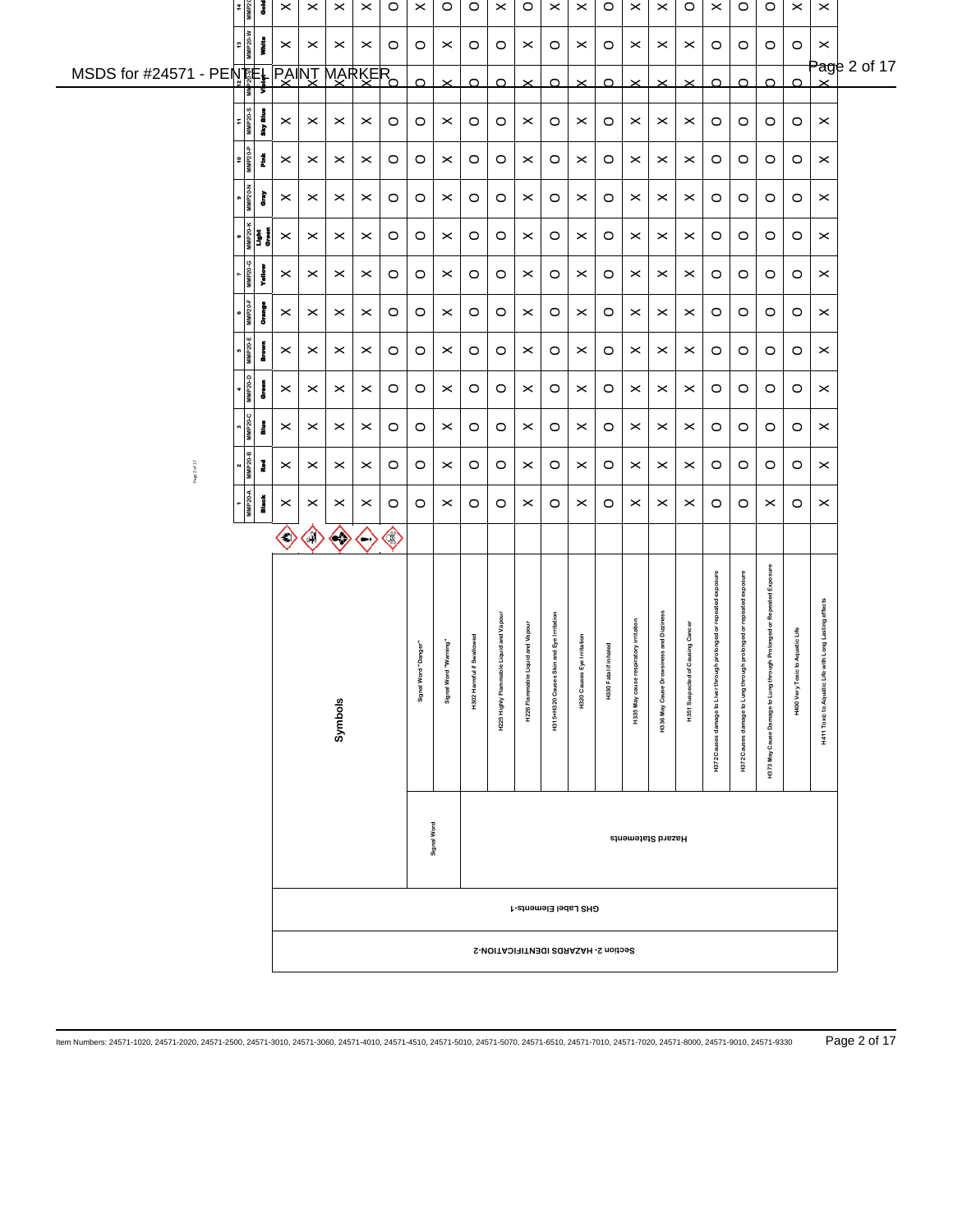|                                       | 02dMW<br>WW<br>š                 | $\pmb{\times}$                                 | $\pmb{\times}$                                 | $\times$                            | $\boldsymbol{\times}$  | $\boldsymbol{\times}$         | $\boldsymbol{\times}$                       | $\times$              | $\pmb{\times}$                    | $\times$              | $\pmb{\times}$                      | $\pmb{\times}$           | $\pmb{\times}$                | $\times$                                                       | $\times$                                 | $\pmb{\times}$             | $\pmb{\times}$                            | $\pmb{\times}$                    |              |
|---------------------------------------|----------------------------------|------------------------------------------------|------------------------------------------------|-------------------------------------|------------------------|-------------------------------|---------------------------------------------|-----------------------|-----------------------------------|-----------------------|-------------------------------------|--------------------------|-------------------------------|----------------------------------------------------------------|------------------------------------------|----------------------------|-------------------------------------------|-----------------------------------|--------------|
|                                       | $\frac{13}{\text{MMP20-W}}$<br>i | $\boldsymbol{\times}$                          | $\boldsymbol{\times}$                          | $\boldsymbol{\times}$               | $\boldsymbol{\times}$  | $\boldsymbol{\times}$         | $\boldsymbol{\times}$                       | $\times$              | $\boldsymbol{\times}$             | $\times$              | $\boldsymbol{\times}$               | $\boldsymbol{\times}$    | $\times$                      | $\times$                                                       | $\times$                                 | $\,\times\,$               | $\times$                                  | $\boldsymbol{\times}$             | Page 3 of 17 |
| MSDS for #24571 - PENTEL PAINT MARKER | ļ                                |                                                |                                                |                                     | $\times$               | $\boldsymbol{\times}$         | $\times$                                    | $\times$              | $\times$                          | $\times$              | $\boldsymbol{\times}$               | $\times$                 | $\geq$                        | $\times$                                                       | $\times$                                 | $\times$                   | $\times$                                  | $\times$                          |              |
|                                       | MMP <sub>20-S</sub><br>Ī         | $\boldsymbol{\times}$                          | $\times$                                       | $\times$                            | $\times$               | $\times$                      | $\boldsymbol{\times}$                       | $\times$              | $\boldsymbol{\times}$             | $\times$              | $\times$                            | $\times$                 | $\times$                      | $\times$                                                       | $\times$                                 | $\,\times\,$               | $\,\times\,$                              | $\,\varkappa\,$                   |              |
|                                       | ммР20-Р<br>Ž                     | $\boldsymbol{\times}$                          | $\boldsymbol{\times}$                          | $\times$                            | $\boldsymbol{\times}$  | $\times$                      | $\boldsymbol{\times}$                       | $\times$              | $\times$                          | $\times$              | $\times$                            | $\times$                 | $\times$                      | $\times$                                                       | $\times$                                 | $\times$                   | $\times$                                  | $\pmb{\times}$                    |              |
|                                       | <b>MMP20-N</b><br>È              | $\boldsymbol{\times}$                          | $\times$                                       | $\times$                            | $\times$               | $\times$                      | $\boldsymbol{\times}$                       | $\times$              | $\boldsymbol{\times}$             | $\times$              | $\times$                            | $\times$                 | $\times$                      | $\times$                                                       | $\times$                                 | $\pmb{\times}$             | $\times$                                  | $\pmb{\times}$                    |              |
|                                       |                                  | $\boldsymbol{\times}$                          | $\boldsymbol{\times}$                          | $\times$                            | $\,\times\,$           | $\boldsymbol{\times}$         | $\boldsymbol{\times}$                       | $\times$              | $\boldsymbol{\times}$             | $\times$              | $\times$                            | $\boldsymbol{\times}$    | $\times$                      | $\times$                                                       | $\times$                                 | $\,\times\,$               | $\boldsymbol{\times}$                     | $\pmb{\times}$                    |              |
|                                       | MMP <sub>20</sub><br>į           | $\boldsymbol{\times}$                          | $\boldsymbol{\times}$                          | $\times$                            | $\boldsymbol{\times}$  | $\boldsymbol{\times}$         | $\boldsymbol{\times}$                       | $\times$              | $\boldsymbol{\times}$             | $\boldsymbol{\times}$ | $\boldsymbol{\times}$               | $\boldsymbol{\times}$    | $\times$                      | $\times$                                                       | $\boldsymbol{\times}$                    | $\pmb{\times}$             | $\pmb{\times}$                            | $\boldsymbol{\times}$             |              |
|                                       | MMP20-F<br>Į                     | $\boldsymbol{\times}$                          | $\boldsymbol{\times}$                          | $\times$                            | $\boldsymbol{\times}$  | $\boldsymbol{\times}$         | $\boldsymbol{\times}$                       | $\times$              | $\boldsymbol{\times}$             | $\boldsymbol{\times}$ | $\times$                            | $\boldsymbol{\times}$    | $\times$                      | $\times$                                                       | $\times$                                 | $\,\times\,$               | $\boldsymbol{\times}$                     | $\,\times\,$                      |              |
|                                       | MMP20-E<br><b>Brown</b>          | $\boldsymbol{\times}$                          | $\times$                                       | $\times$                            | $\times$               | $\times$                      | $\boldsymbol{\times}$                       | $\times$              | $\boldsymbol{\times}$             | $\boldsymbol{\times}$ | $\boldsymbol{\times}$               | $\boldsymbol{\times}$    | $\times$                      | $\times$                                                       | $\times$                                 | $\boldsymbol{\times}$      | $\boldsymbol{\times}$                     | $\,\times\,$                      |              |
|                                       | MMP20-D<br>į                     | $\boldsymbol{\times}$                          | $\boldsymbol{\times}$                          | $\times$                            | $\times$               | $\times$                      | $\boldsymbol{\times}$                       | $\times$              | $\boldsymbol{\times}$             | $\times$              | $\times$                            | $\boldsymbol{\times}$    | $\times$                      | $\times$                                                       | $\times$                                 | $\pmb{\times}$             | $\boldsymbol{\times}$                     | $\boldsymbol{\times}$             |              |
|                                       | <b>JCdMIN</b><br>å               | $\boldsymbol{\times}$                          | $\times$                                       | $\times$                            | $\boldsymbol{\times}$  | $\times$                      | $\boldsymbol{\times}$                       | $\boldsymbol{\times}$ | $\times$                          | $\times$              | $\times$                            | $\times$                 | $\times$                      | $\times$                                                       | $\times$                                 | $\,\times\,$               | $\boldsymbol{\times}$                     | $\,\times\,$                      |              |
| Page 3 of 17                          | ì                                | $\boldsymbol{\times}$                          | $\boldsymbol{\times}$                          | $\times$                            | $\times$               | $\times$                      | $\boldsymbol{\times}$                       | $\boldsymbol{\times}$ | $\boldsymbol{\times}$             | $\boldsymbol{\times}$ | $\times$                            | $\boldsymbol{\times}$    | $\times$                      | $\times$                                                       | $\times$                                 | $\pmb{\times}$             | $\boldsymbol{\times}$                     | $\boldsymbol{\times}$             |              |
|                                       | MMP20-A<br><b>Black</b>          | $\boldsymbol{\times}$                          | $\times$                                       | $\times$                            | $\boldsymbol{\times}$  | $\times$                      | $\times$                                    | $\times$              | $\boldsymbol{\times}$             | $\times$              | $\times$                            | $\times$                 | $\times$                      | $\times$                                                       | $\times$                                 | $\pmb{\times}$             | $\times$                                  | $\boldsymbol{\times}$             |              |
|                                       |                                  |                                                |                                                |                                     |                        |                               |                                             |                       |                                   |                       |                                     |                          |                               |                                                                |                                          |                            |                                           |                                   |              |
|                                       |                                  |                                                | been read and understood. (P202)               | No Smoking. (P210)<br>hot surfaces. | osed. (P233)           | iving equipment. (P240)       | and lighting equipment. (P241)              | tools. (P242)         | st static discharge. (P243)       | (P261)                | and spray. (P261)                   | fumes. (P261)            | handling. (P264)              | sing this product. (270)                                       | intilated area. (P271)                   | onment. (P273)             | and face protection. (P280)               | nt as required. (P281)            |              |
|                                       |                                  | Obtain special instructions before use. (P201) | Do not handle until all safety precautions haw | ā<br>open<br>sparks,<br>heat,       | Keep Container tightly | and<br>Ground or bond contain | Use explosion-proof electrical, ventilating | Use only non-sparking | Take precautionary measures again | Avoid breathing Ga    | Avoid breathing mist, vapour        | Avoid breathing dust and | after<br>Wash Eyes thoroughly | Do not eat, drink or smoke when                                | ∲<br>\$<br>£<br>ŏ<br>only outdoors<br>Se | Avoid release to the envir | protection<br>Wear protective gloves, eye | personal protective equipm<br>Use |              |
|                                       |                                  |                                                |                                                | from<br>Keep away                   |                        |                               |                                             |                       |                                   |                       |                                     |                          |                               |                                                                |                                          |                            |                                           |                                   |              |
|                                       |                                  |                                                |                                                |                                     |                        |                               |                                             |                       |                                   |                       |                                     |                          |                               | Precautionary Statements / Prevention Precautionary Statements |                                          |                            |                                           |                                   |              |
|                                       |                                  |                                                |                                                |                                     |                        |                               |                                             |                       |                                   |                       | GHS Label Elements-2                |                          |                               |                                                                |                                          |                            |                                           |                                   |              |
|                                       |                                  |                                                |                                                |                                     |                        |                               |                                             |                       |                                   |                       | Section 2- HAZARDS IDENTIFICATION-3 |                          |                               |                                                                |                                          |                            |                                           |                                   |              |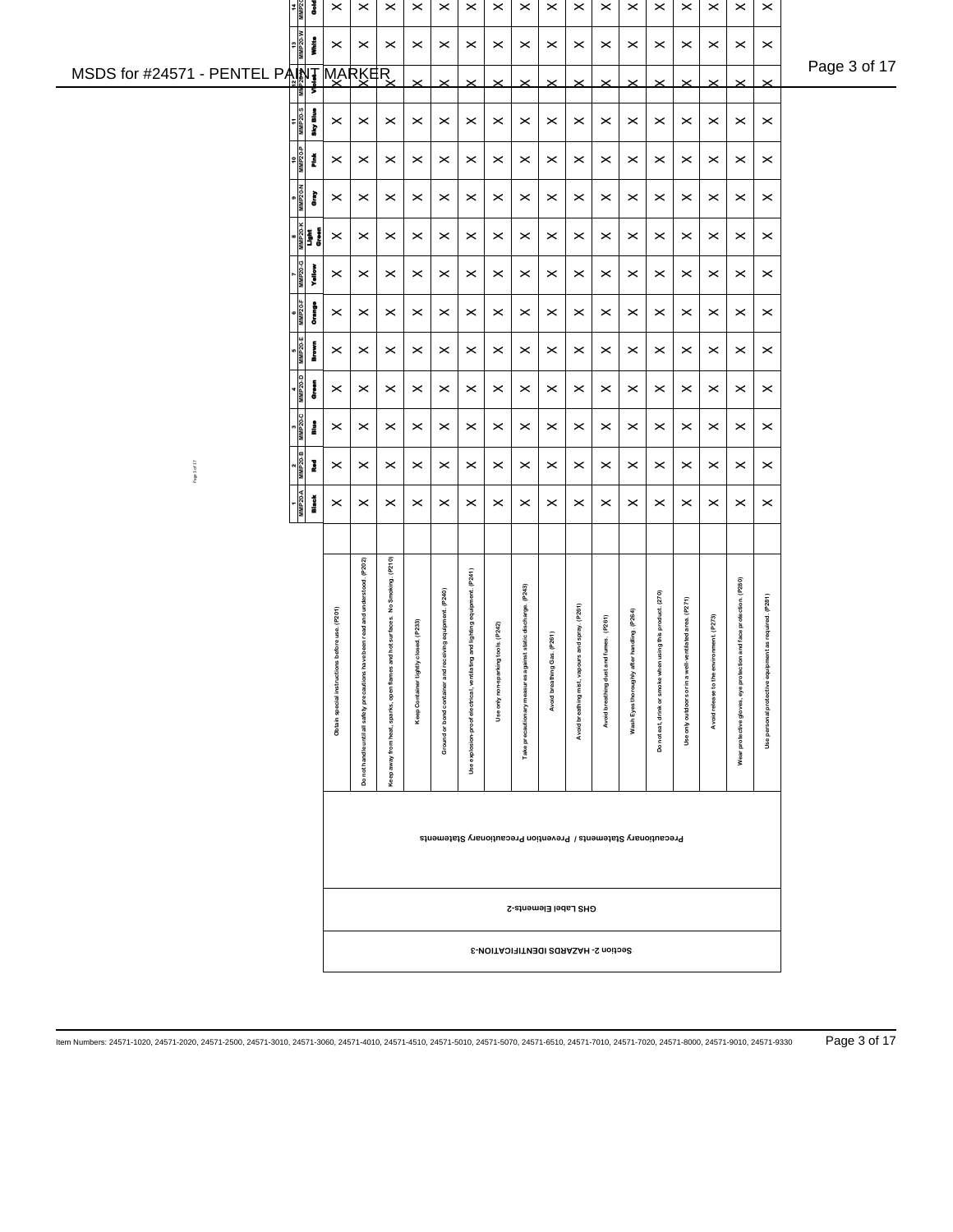|                                       | $\frac{14}{MMP20}$<br>š                                             | $\pmb{\times}$                                                                   | $\times$                                     | $\times$                                                                                         | $\boldsymbol{\times}$                                       | $\times$                                     | $\circ$                                | $\circ$                                 | $\pmb{\times}$                   | $\boldsymbol{\times}$                  | $\times$                                     | $\times$                                   | $\pmb{\times}$        | $\pmb{\times}$                                                                                                             |              |
|---------------------------------------|---------------------------------------------------------------------|----------------------------------------------------------------------------------|----------------------------------------------|--------------------------------------------------------------------------------------------------|-------------------------------------------------------------|----------------------------------------------|----------------------------------------|-----------------------------------------|----------------------------------|----------------------------------------|----------------------------------------------|--------------------------------------------|-----------------------|----------------------------------------------------------------------------------------------------------------------------|--------------|
|                                       | 13<br>MMP20-W<br>i                                                  | $\boldsymbol{\times}$                                                            | $\boldsymbol{\times}$                        | $\boldsymbol{\times}$                                                                            | $\times$                                                    | $\,\times\,$                                 | O                                      | $\boldsymbol{\times}$                   | $\circ$                          | $\,\times\,$                           | $\boldsymbol{\times}$                        | $\times$                                   | $\boldsymbol{\times}$ | $\,\times\,$                                                                                                               |              |
| MSDS for #24571 - PENTEL PAINT MARKER | ι                                                                   |                                                                                  | $\times$                                     | $\times$                                                                                         | $\times$                                                    | $\times$                                     | $\Omega$                               | $\times$                                | $\Omega$                         | $\times$                               | $\times$                                     |                                            | $\times$              | $\times$                                                                                                                   | Page 4 of 17 |
|                                       | $rac{11}{11}$<br>any Blue                                           | $\boldsymbol{\times}$                                                            | $\boldsymbol{\times}$                        | $\boldsymbol{\times}$                                                                            | $\boldsymbol{\times}$                                       | $\,\times\,$                                 | $\circ$                                | $\boldsymbol{\times}$                   | $\circ$                          | $\,\times\,$                           | $\boldsymbol{\times}$                        | $\times$                                   | $\times$              | $\,\times\,$                                                                                                               |              |
|                                       | $\frac{10}{10}$<br>MMP <sub>20-P</sub><br>Ĭ                         | $\boldsymbol{\times}$                                                            | $\boldsymbol{\times}$                        | $\times$                                                                                         | $\times$                                                    | $\times$                                     | $\circ$                                | $\boldsymbol{\times}$                   | $\circ$                          | $\times$                               | $\boldsymbol{\times}$                        | $\times$                                   | $\times$              | $\pmb{\times}$                                                                                                             |              |
|                                       | $\frac{1}{\text{MMP 20-N}}$<br>Ĵ                                    | $\boldsymbol{\times}$                                                            | $\times$                                     | $\times$                                                                                         | $\boldsymbol{\times}$                                       | $\boldsymbol{\times}$                        | O                                      | $\times$                                | $\circ$                          | $\boldsymbol{\times}$                  | $\boldsymbol{\times}$                        | $\times$                                   | $\times$              | $\pmb{\times}$                                                                                                             |              |
|                                       | $\begin{array}{c}\n\hline\n\bullet \\ \hline\n\bullet\n\end{array}$ | $\boldsymbol{\times}$                                                            | $\times$                                     | $\times$                                                                                         | $\boldsymbol{\times}$                                       | $\boldsymbol{\times}$                        | $\circ$                                | $\boldsymbol{\times}$                   | O                                | $\boldsymbol{\times}$                  | $\boldsymbol{\times}$                        | $\times$                                   | $\times$              | $\,\times\,$                                                                                                               |              |
|                                       | MMP20-G<br>į                                                        | $\boldsymbol{\times}$                                                            | $\times$                                     | $\boldsymbol{\times}$                                                                            | $\boldsymbol{\times}$                                       | $\boldsymbol{\times}$                        | $\circ$                                | $\boldsymbol{\times}$                   | O                                | $\boldsymbol{\times}$                  | $\boldsymbol{\times}$                        | $\boldsymbol{\times}$                      | $\boldsymbol{\times}$ | $\,\times\,$                                                                                                               |              |
|                                       | $\frac{6}{MMP20 \cdot F}$<br>š                                      | $\boldsymbol{\times}$                                                            | $\,\times\,$                                 | $\times$                                                                                         | ×                                                           | $\boldsymbol{\times}$                        | $\circ$                                | $\boldsymbol{\times}$                   | O                                | $\boldsymbol{\times}$                  | $\,\varkappa\,$                              | $\boldsymbol{\times}$                      | $\boldsymbol{\times}$ | $\,\times\,$                                                                                                               |              |
|                                       | 5<br>MMP20-E<br>å                                                   | $\boldsymbol{\times}$                                                            | $\boldsymbol{\times}$                        | $\times$                                                                                         | $\boldsymbol{\times}$                                       | $\,\times\,$                                 | O                                      | $\boldsymbol{\times}$                   | O                                | $\,\times\,$                           | $\,\varkappa\,$                              | $\,\times\,$                               | $\boldsymbol{\times}$ | $\,\times\,$                                                                                                               |              |
|                                       | $4$<br>MNP20-D<br>å                                                 | $\boldsymbol{\times}$                                                            | $\boldsymbol{\times}$                        | $\times$                                                                                         | $\boldsymbol{\times}$                                       | $\boldsymbol{\times}$                        | O                                      | $\boldsymbol{\times}$                   | O                                | $\boldsymbol{\times}$                  | $\boldsymbol{\times}$                        | $\times$                                   | $\boldsymbol{\times}$ | $\boldsymbol{\times}$                                                                                                      |              |
|                                       | $3 - 20 - C$<br>å                                                   | $\boldsymbol{\times}$                                                            | $\boldsymbol{\times}$                        | $\times$                                                                                         | $\boldsymbol{\times}$                                       | $\boldsymbol{\times}$                        | $\circ$                                | $\boldsymbol{\times}$                   | O                                | $\,\times\,$                           | $\,\varkappa\,$                              | $\,\times\,$                               | $\times$              | $\,\times\,$                                                                                                               |              |
| Page 4 of 17                          | $2$<br>MMP20-B<br>è                                                 | $\boldsymbol{\times}$                                                            | $\boldsymbol{\times}$                        | $\boldsymbol{\times}$                                                                            | $\boldsymbol{\times}$                                       | $\,\times\,$                                 | O                                      | $\boldsymbol{\times}$                   | $\circ$                          | $\,\times\,$                           | $\,\varkappa\,$                              | $\boldsymbol{\times}$                      | $\times$              | $\pmb{\times}$                                                                                                             |              |
|                                       | $MMP20-A$<br><b>Black</b>                                           | $\boldsymbol{\times}$                                                            | $\times$                                     | $\times$                                                                                         | $\boldsymbol{\times}$                                       | $\times$                                     | $\boldsymbol{\times}$                  | O                                       | $\circ$                          | $\times$                               | $\boldsymbol{\times}$                        | $\boldsymbol{\times}$                      | $\times$              | $\boldsymbol{\times}$                                                                                                      |              |
|                                       |                                                                     |                                                                                  |                                              |                                                                                                  |                                                             |                                              |                                        |                                         |                                  |                                        |                                              |                                            |                       |                                                                                                                            |              |
|                                       |                                                                     |                                                                                  |                                              | minutes. Remove contact lenses, if<br>n. 15 Minutes). (P305+P351+P338)                           |                                                             |                                              |                                        |                                         | advice and attention (P333+P313) |                                        |                                              |                                            |                       | Dispose of contents and container in accordance with local, regional and national<br>regulations (to be specified), (P501) |              |
|                                       |                                                                     | liately all contaminated dothing.<br>(P303+P361+P353)                            | rest in a position comfortable for<br>-P340) |                                                                                                  | Get medical advice and attention if you feel unwell. (P314) | ce and attention. (P337+P313)                | CENTER /doctor/(P308+311)              | rice and attention (P308+P313)          |                                  | for extinction. (P370+P373)            | ainer tightly closed. (P403+P233)            | Keep cool. (P403+P235)                     | (106)                 |                                                                                                                            |              |
|                                       |                                                                     |                                                                                  |                                              |                                                                                                  |                                                             |                                              |                                        |                                         | get Medical                      |                                        |                                              |                                            | Store locked up.      |                                                                                                                            |              |
|                                       |                                                                     | IF ON SKIN or Hair: Remove or take off immed<br>Rinse skin with water or shower. | IF INHALED: Remove to fresh air and keep at  | IF IN EYES: Rinse cautiously with water for 15 n<br>present and easy to do. Continue rinsing (Mi |                                                             | If eye irritation persists: Get medical advi | IF Exposed or Concerned: Call a POISON | IF exposed or concerned: Get medical ad | or rash occurs,                  | In case of fire: Use appropriate media | Store in a well-ventilated place keeping com | Store in a well-ventilated place.          |                       |                                                                                                                            |              |
|                                       |                                                                     |                                                                                  |                                              |                                                                                                  |                                                             |                                              |                                        |                                         |                                  |                                        |                                              |                                            |                       |                                                                                                                            |              |
|                                       |                                                                     |                                                                                  |                                              |                                                                                                  |                                                             |                                              |                                        |                                         | If skin irritation               |                                        |                                              |                                            |                       |                                                                                                                            |              |
|                                       |                                                                     |                                                                                  |                                              | Response Precautionary Statements                                                                |                                                             |                                              |                                        |                                         |                                  |                                        |                                              | Statements<br>Precautionary<br>Storage and |                       | Disposal Precautionary<br>Statements                                                                                       |              |
|                                       |                                                                     |                                                                                  |                                              |                                                                                                  |                                                             |                                              |                                        |                                         |                                  |                                        |                                              |                                            |                       |                                                                                                                            |              |
|                                       |                                                                     |                                                                                  |                                              |                                                                                                  |                                                             |                                              |                                        | GHS Label Elements-3                    |                                  |                                        |                                              |                                            |                       |                                                                                                                            |              |
|                                       |                                                                     |                                                                                  |                                              |                                                                                                  |                                                             |                                              |                                        | Section 2- HAZARDS IDENTIFICATION-4     |                                  |                                        |                                              |                                            |                       |                                                                                                                            |              |
|                                       |                                                                     |                                                                                  |                                              |                                                                                                  |                                                             |                                              |                                        |                                         |                                  |                                        |                                              |                                            |                       |                                                                                                                            |              |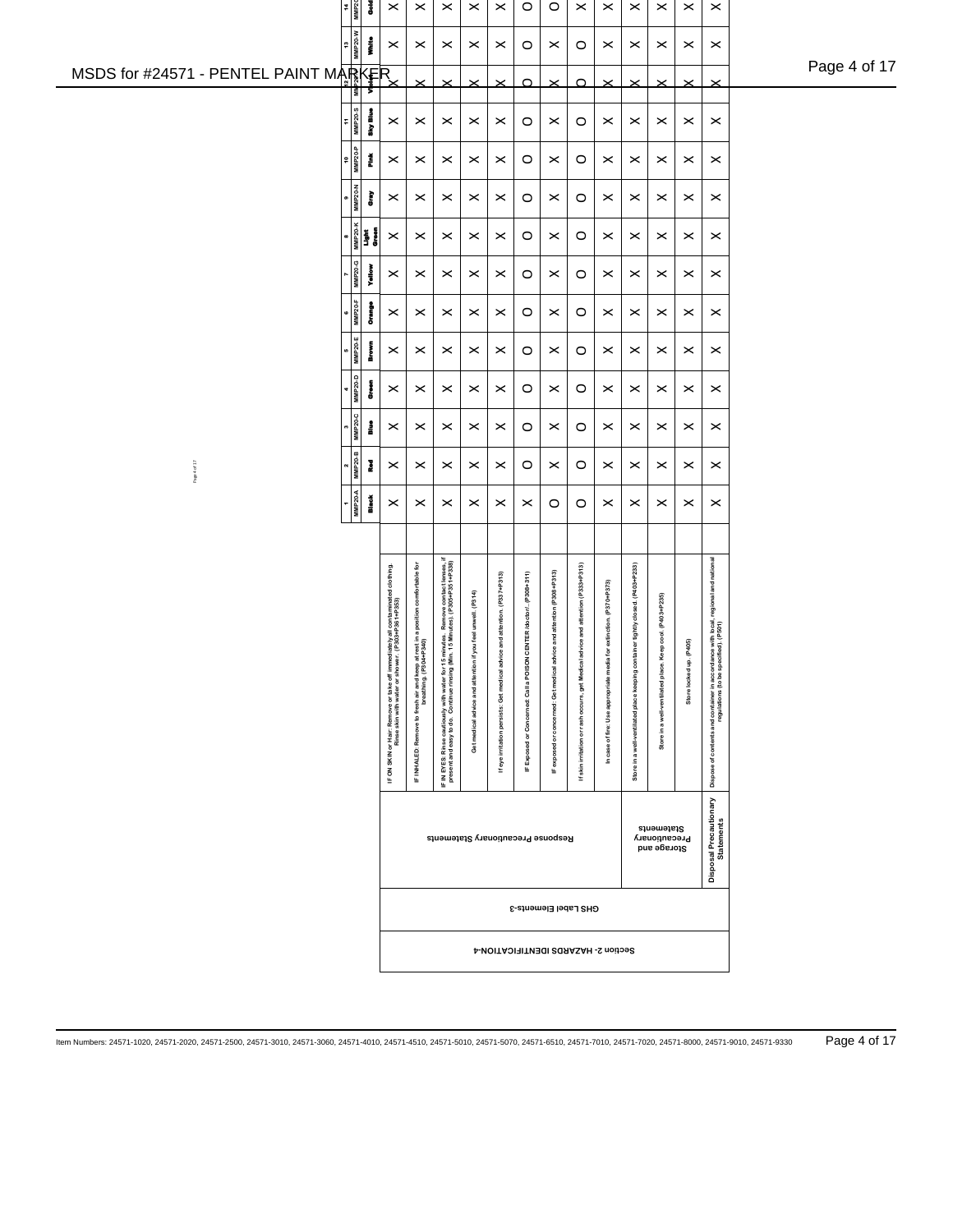|                            | $\begin{array}{r} \n\text{Time} \\ \hline\n\text{Time} \\ \hline\n\end{array}$ | $\boldsymbol{\times}$                      |                       |                                                     |                       |                         |                                                                             | $\times$                | $\pmb{\times}$    | $\boldsymbol{\times}$ |                           | $\times$                                                                              | 14<br>MMP20         | š            | $\boldsymbol{\times}$               | $\,\times\,$          | $\times$                                                                                                                                                                                                                          | $\times$                                                         | $\,\times\,$           |              |
|----------------------------|--------------------------------------------------------------------------------|--------------------------------------------|-----------------------|-----------------------------------------------------|-----------------------|-------------------------|-----------------------------------------------------------------------------|-------------------------|-------------------|-----------------------|---------------------------|---------------------------------------------------------------------------------------|---------------------|--------------|-------------------------------------|-----------------------|-----------------------------------------------------------------------------------------------------------------------------------------------------------------------------------------------------------------------------------|------------------------------------------------------------------|------------------------|--------------|
|                            | <b>MMP20-W</b><br><b>Shife</b><br>n                                            | ×                                          | $\boldsymbol{\times}$ |                                                     | $\boldsymbol{\times}$ | ×                       |                                                                             |                         |                   |                       |                           | $\boldsymbol{\times}$                                                                 | <b>MMP20-W</b><br>4 | i            | $\,\varkappa\,$                     | $\times$              | $\times$                                                                                                                                                                                                                          | $\times$                                                         | $\,\times\,$           | Page 5 of 17 |
| MSDS for #24571 - PENTEL F | <b>MMP20-V</b><br>Violet                                                       |                                            |                       | <b>TMARKER</b>                                      | ×                     | $\boldsymbol{\times}$   |                                                                             |                         |                   |                       |                           |                                                                                       | P20-V<br>š          | ï            | $\times$                            |                       | $\times$                                                                                                                                                                                                                          |                                                                  | $\times$               |              |
|                            | MMP20-S<br>Sky Blue<br>Ŧ                                                       | ×                                          | $\boldsymbol{\times}$ |                                                     | ×                     | $\boldsymbol{\times}$   | $\boldsymbol{\times}$                                                       |                         |                   |                       |                           | ×                                                                                     | 11<br>MMP20-S       | any Blue     | $\,\varkappa\,$                     | $\times$              | $\boldsymbol{\times}$                                                                                                                                                                                                             | $\times$                                                         | $\boldsymbol{\times}$  |              |
|                            | $\frac{10}{10}$<br>Fink                                                        | ×                                          | $\boldsymbol{\times}$ |                                                     | ×                     | ×                       |                                                                             |                         |                   |                       |                           | $\boldsymbol{\times}$                                                                 | 4-02-dWN            | Ž            | $\boldsymbol{\times}$               | $\times$              | $\times$                                                                                                                                                                                                                          | $\times$                                                         | $\boldsymbol{\times}$  |              |
|                            | <b>MMP20-N</b><br>Gray                                                         | ×                                          | $\boldsymbol{\times}$ | $\boldsymbol{\times}$                               | ×                     | $\boldsymbol{\times}$   |                                                                             |                         |                   |                       |                           | $\times$                                                                              | <b>MMP20-N</b>      | È            | $\,\varkappa\,$                     | $\times$              | $\boldsymbol{\times}$                                                                                                                                                                                                             | $\times$                                                         | $\boldsymbol{\times}$  |              |
|                            | $MMP20-K$<br>ا <mark>ق</mark> تا                                               | ×                                          | $\boldsymbol{\times}$ |                                                     | ×                     | $\boldsymbol{\times}$   | $\times$                                                                    |                         |                   |                       |                           | $\boldsymbol{\times}$                                                                 |                     |              | $\,\varkappa\,$                     | $\times$              | $\times$                                                                                                                                                                                                                          | $\times$                                                         | $\boldsymbol{\times}$  |              |
|                            | <b>MMP20-G</b><br>Yellow                                                       | ×                                          | $\boldsymbol{\times}$ |                                                     | ×                     | ×                       |                                                                             |                         |                   |                       |                           | $\boldsymbol{\times}$                                                                 | MMP20-G             | Yallow       | $\,\varkappa\,$                     | $\times$              | $\times$                                                                                                                                                                                                                          | $\times$                                                         | $\boldsymbol{\times}$  |              |
|                            | MMP <sub>20-F</sub><br>Orange                                                  | ×                                          | ×                     |                                                     | ×                     | ×                       |                                                                             |                         |                   |                       |                           | $\boldsymbol{\times}$                                                                 | <b>MMP20-F</b>      | Į            | $\,\varkappa\,$                     | $\times$              | $\boldsymbol{\times}$                                                                                                                                                                                                             | ×                                                                | ×                      |              |
|                            | 5<br>MMP20-E<br>Brown                                                          | ×                                          | ×                     |                                                     | ×                     | ×                       | ×                                                                           |                         |                   |                       |                           | $\boldsymbol{\times}$                                                                 | <b>MMP20-E</b>      | l<br>Brown   | $\,\varkappa\,$                     | $\times$              | $\times$                                                                                                                                                                                                                          | $\times$                                                         | $\boldsymbol{\times}$  |              |
|                            | <b>MMP20-D</b><br>Green                                                        | ×                                          | ×                     |                                                     | ×                     | ×                       | $\boldsymbol{\times}$                                                       |                         |                   |                       |                           | $\times$                                                                              | <b>MMP20-D</b>      | Į            | $\boldsymbol{\times}$               | $\times$              | $\boldsymbol{\times}$                                                                                                                                                                                                             | $\boldsymbol{\times}$                                            | $\boldsymbol{\times}$  |              |
|                            | MMP20-C<br>Blue                                                                | ×                                          | ×                     |                                                     | ×                     | ×                       | ×                                                                           |                         |                   |                       |                           | $\boldsymbol{\times}$                                                                 | <b>MMP20-C</b>      | å            | $\,\varkappa\,$                     | $\boldsymbol{\times}$ | $\times$                                                                                                                                                                                                                          | ×                                                                | ×                      |              |
| Page 5 of 17               | MMP20-B<br>Red                                                                 | ×                                          | ×                     |                                                     | ×                     | $\boldsymbol{\times}$   |                                                                             |                         |                   |                       |                           | $\boldsymbol{\times}$                                                                 | <b>MMP20-B</b>      | ł            | $\boldsymbol{\times}$               | $\times$              | $\times$                                                                                                                                                                                                                          | $\times$                                                         | $\boldsymbol{\times}$  |              |
|                            | MMP20-A<br>Black                                                               | ×                                          | ×                     | ×                                                   | ×                     |                         |                                                                             |                         |                   |                       |                           | $\boldsymbol{\times}$                                                                 | <b>MMP20-A</b>      | <b>Black</b> | $\,\varkappa\,$                     | $\times$              | $\times$                                                                                                                                                                                                                          | $\times$                                                         | $\boldsymbol{\times}$  |              |
|                            |                                                                                |                                            |                       |                                                     |                       |                         |                                                                             |                         |                   |                       |                           |                                                                                       |                     |              |                                     |                       |                                                                                                                                                                                                                                   |                                                                  |                        |              |
|                            | CAS RN                                                                         | 108-65-6                                   | 167891-7              | 1333-86-4                                           | 9004-70-0             | 13463-67-7              | $147 - 14 - 8$                                                              | 142-82-5                | $108-87-2$        | 7740-50-8             | $126 - 73 - 8$            |                                                                                       |                     |              |                                     |                       |                                                                                                                                                                                                                                   | $\rm \tilde{g}$                                                  |                        |              |
|                            | ISHL No<br>No./ISHL No.                                                        | Existing                                   | Existing              | Existing                                            | Existing              | Existing                | Existing                                                                    | Existing                | Existing          | <b>Unknown</b>        | Existing                  |                                                                                       |                     |              | comfortable for Breathing           |                       |                                                                                                                                                                                                                                   |                                                                  |                        |              |
|                            | ENCS <sub>No.</sub><br>ENCS                                                    | $(2) - 2231$                               | (3) 2231              | $(5) - 5222$<br>(5) 3328                            | $(8) - 176$           | $(1) - 558$             | $\begin{array}{r} (5)-5225 \\ (5)-3299 \\ (5)-3300 \\ (5)-5216 \end{array}$ | $(2)$ -7                | $(3)-2230$        | <b>Unknown</b>        | $(2)$<br>20021,(9)-       | No information available                                                              |                     |              |                                     |                       |                                                                                                                                                                                                                                   |                                                                  | Do Not Induce Vomiting |              |
|                            | Formula                                                                        |                                            | <b>C8II16</b>         |                                                     |                       | Tio <sub>2</sub>        |                                                                             | <b>СН3(СН2)</b><br>5СН3 | <b>C7H14</b>      | కె                    | $[CH3CH2]$<br>$30]3 PQ$   |                                                                                       |                     |              |                                     |                       |                                                                                                                                                                                                                                   |                                                                  |                        |              |
|                            | Concentration or<br>Its Ranges                                                 | 63.60%                                     | 15.00%                | 4.73%                                               | 5.12%                 | 31.88%                  | 2.70%                                                                       | 13.00%                  | 45.00%            | 25.50%                | $5.00\%$                  |                                                                                       |                     |              | Remove Person to Fresh Air and keep |                       | This off or dispose of all political clothes, Wash with soap and valiter.<br>advise and stress on Certification and we are advertised to the control of the control and we are adverted and the control of the control of the con | Rinse Mouth.<br>medical advice and attention if you feel unwell. |                        |              |
|                            | Chemical Name or Generic<br>Name                                               | Monomethylether Acetate<br>Propyleneglycol | Ethylcyclohexane      | <b>Carbon Black</b>                                 | Nitrocellulose        | <b>Titanium Dioxide</b> | C.I.Pigment Blue 15                                                         | Heptane                 | Methylcyclohexane | Copper                | <b>Tributyl Phosphate</b> | Impurities and/or Stabilizing<br>Additves which contribute to the<br>Chemical content |                     |              | Inhalation                          | Skin Contact          | Eye Contact                                                                                                                                                                                                                       | Ingestion                                                        |                        |              |
|                            |                                                                                |                                            |                       |                                                     |                       |                         | Distinction of Substance or Mixture                                         |                         |                   |                       |                           |                                                                                       |                     |              |                                     |                       |                                                                                                                                                                                                                                   |                                                                  |                        |              |
|                            |                                                                                |                                            |                       | Section 3- Composition / Information no Ingredients |                       |                         |                                                                             |                         |                   |                       |                           |                                                                                       |                     |              |                                     |                       | Section 4- First Aid Measures                                                                                                                                                                                                     |                                                                  |                        |              |
|                            |                                                                                |                                            |                       |                                                     |                       |                         |                                                                             |                         |                   |                       |                           |                                                                                       |                     |              |                                     |                       |                                                                                                                                                                                                                                   |                                                                  |                        |              |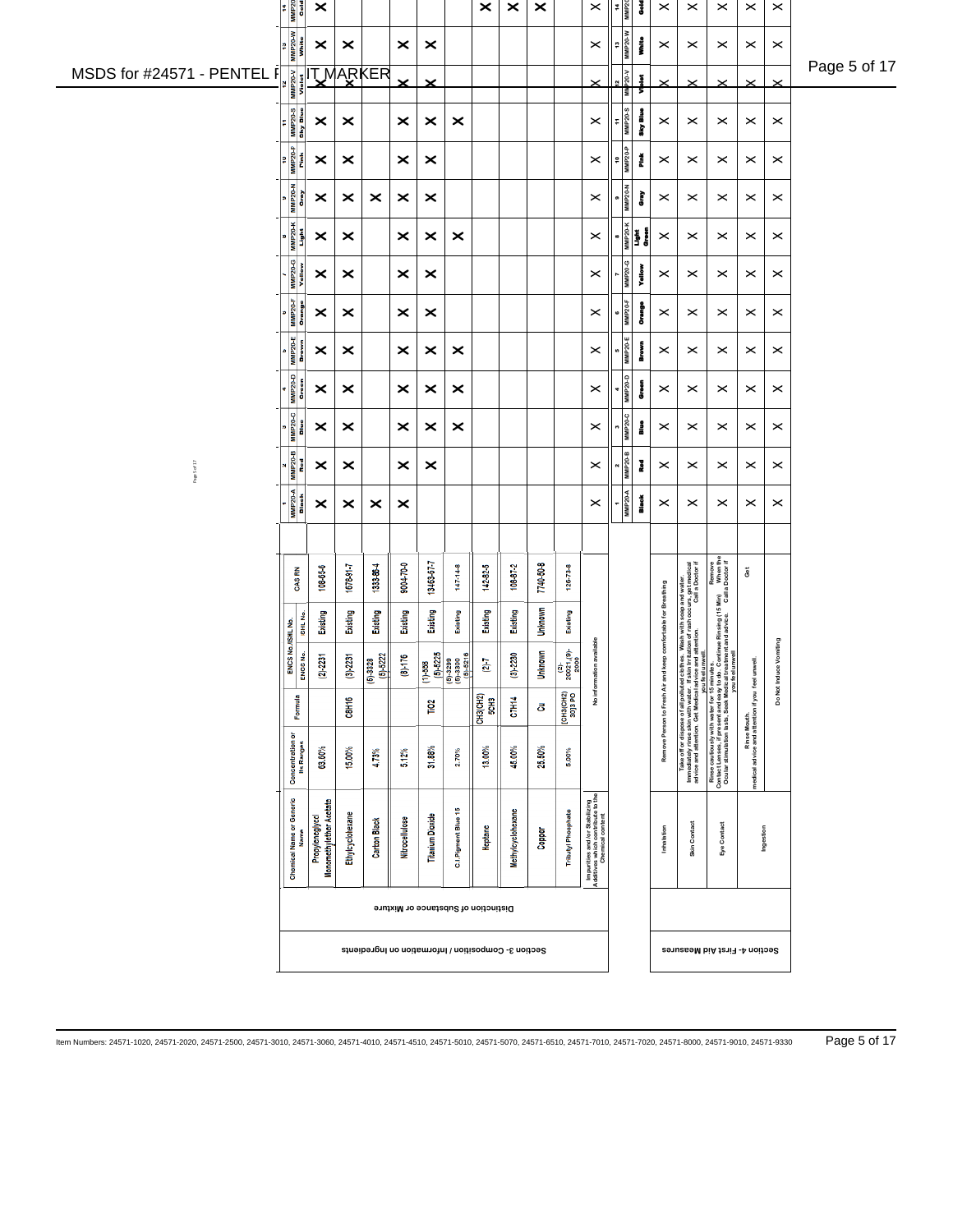|                                | 14<br>MMP20                               | š                                      | $\pmb{\times}$                                                                    | $\circ$                           | $\pmb{\times}$          | $\pmb{\times}$                           | $\pmb{\times}$                    | $\pmb{\times}$                                                                                       | $\pmb{\times}$                    | $\pmb{\times}$                                                            | $\pmb{\times}$                                                                                                 | $\times$                                        | $\pmb{\times}$        | $\pmb{\times}$          | $\pmb{\times}$             | $\pmb{\times}$                                                                                                     |              |
|--------------------------------|-------------------------------------------|----------------------------------------|-----------------------------------------------------------------------------------|-----------------------------------|-------------------------|------------------------------------------|-----------------------------------|------------------------------------------------------------------------------------------------------|-----------------------------------|---------------------------------------------------------------------------|----------------------------------------------------------------------------------------------------------------|-------------------------------------------------|-----------------------|-------------------------|----------------------------|--------------------------------------------------------------------------------------------------------------------|--------------|
|                                | $\begin{array}{c}\n13 \\ 13\n\end{array}$ | İ                                      | $\boldsymbol{\times}$                                                             | $\circ$                           | $\times$                | $\times$                                 | $\boldsymbol{\times}$             | $\,\times\,$                                                                                         | $\times$                          | $\times$                                                                  | $\boldsymbol{\times}$                                                                                          | $\times$                                        | $\times$              | $\,\times\,$            | $\,\times\,$               | $\pmb{\times}$                                                                                                     |              |
| MSDS for #24571 - PENTEL PAINT | Ιš                                        | т                                      | MARKER                                                                            | $\Omega$                          | $\times$                | $\times$                                 |                                   | $\boldsymbol{\times}$                                                                                | $\times$                          | $\times$                                                                  | $\times$                                                                                                       |                                                 | $\times$              | $\times$                | $\times$                   | $\times$                                                                                                           | Page 6 of 17 |
|                                | $\frac{11}{\text{MMP 20-8}}$              | aky Blue                               | $\boldsymbol{\times}$                                                             | $\circ$                           | $\times$                | $\times$                                 | $\boldsymbol{\times}$             | $\,\times\,$                                                                                         | $\times$                          | $\boldsymbol{\times}$                                                     | $\boldsymbol{\times}$                                                                                          | $\times$                                        | $\times$              | $\boldsymbol{\times}$   | $\times$                   | $\boldsymbol{\times}$                                                                                              |              |
|                                | $\frac{10}{10}$<br>MMP <sub>20-P</sub>    | Ě                                      | $\boldsymbol{\times}$                                                             | $\circ$                           | $\times$                | $\pmb{\times}$                           | $\boldsymbol{\times}$             | $\boldsymbol{\times}$                                                                                | $\times$                          | $\times$                                                                  | $\pmb{\times}$                                                                                                 | $\times$                                        | $\times$              | $\times$                | $\pmb{\times}$             | $\pmb{\times}$                                                                                                     |              |
|                                | $\frac{1}{\text{MMP 20-N}}$               | È                                      | $\boldsymbol{\times}$                                                             | $\circ$                           | $\times$                | $\times$                                 | $\boldsymbol{\times}$             | $\boldsymbol{\times}$                                                                                | $\times$                          | $\times$                                                                  | $\boldsymbol{\times}$                                                                                          | $\times$                                        | $\times$              | $\times$                | $\times$                   | $\pmb{\times}$                                                                                                     |              |
|                                |                                           | 8<br>MMP20-K<br><b>Cirean</b><br>Green | $\boldsymbol{\times}$                                                             | $\circ$                           | $\times$                | $\times$                                 | $\pmb{\times}$                    | $\boldsymbol{\times}$                                                                                | $\times$                          | $\boldsymbol{\times}$                                                     | $\boldsymbol{\times}$                                                                                          | $\times$                                        | $\boldsymbol{\times}$ | $\times$                | $\times$                   | $\pmb{\times}$                                                                                                     |              |
|                                | MMP20-G                                   | yale                                   | $\pmb{\times}$                                                                    | $\circ$                           | $\times$                | $\boldsymbol{\times}$                    | $\pmb{\times}$                    | $\boldsymbol{\times}$                                                                                | $\times$                          | $\boldsymbol{\times}$                                                     | $\pmb{\times}$                                                                                                 | $\times$                                        | $\times$              | $\times$                | $\pmb{\times}$             | $\boldsymbol{\times}$                                                                                              |              |
|                                | $MMP20-F$                                 | į                                      | $\boldsymbol{\times}$                                                             | $\circ$                           | $\boldsymbol{\times}$   | $\times$                                 | $\times$                          | $\boldsymbol{\times}$                                                                                | $\boldsymbol{\times}$             | $\boldsymbol{\times}$                                                     | $\boldsymbol{\times}$                                                                                          | $\times$                                        | $\boldsymbol{\times}$ | $\times$                | $\boldsymbol{\times}$      | $\boldsymbol{\times}$                                                                                              |              |
|                                | $\frac{5}{MMP20-E}$                       | Į                                      | $\boldsymbol{\times}$                                                             | $\circ$                           | $\times$                | $\times$                                 | $\times$                          | $\boldsymbol{\times}$                                                                                | $\boldsymbol{\times}$             | $\boldsymbol{\times}$                                                     | $\boldsymbol{\times}$                                                                                          | $\boldsymbol{\times}$                           | $\boldsymbol{\times}$ | $\times$                | $\boldsymbol{\times}$      | $\boldsymbol{\times}$                                                                                              |              |
|                                | $4$<br>MMP <sub>20-D</sub>                | Į                                      | $\boldsymbol{\times}$                                                             | $\circ$                           | $\times$                | $\boldsymbol{\times}$                    | $\boldsymbol{\times}$             | $\,\times\,$                                                                                         | $\boldsymbol{\times}$             | $\boldsymbol{\times}$                                                     | $\boldsymbol{\times}$                                                                                          | $\times$                                        | $\boldsymbol{\times}$ | $\times$                | $\boldsymbol{\times}$      | $\boldsymbol{\times}$                                                                                              |              |
|                                | $3$<br>MMP <sub>20-C</sub>                | å                                      | $\boldsymbol{\times}$                                                             | $\circ$                           | $\,\times\,$            | $\boldsymbol{\times}$                    | $\,\times\,$                      | $\,\times\,$                                                                                         | $\,\times\,$                      | $\boldsymbol{\times}$                                                     | $\,\times\,$                                                                                                   | $\boldsymbol{\times}$                           | $\boldsymbol{\times}$ | $\times$                | $\boldsymbol{\times}$      | $\boldsymbol{\times}$                                                                                              |              |
| Page 6 of 17                   | $\frac{2}{\text{MMP20-B}}$                | I                                      | $\boldsymbol{\times}$                                                             | $\circ$                           | $\times$                | $\pmb{\times}$                           | $\boldsymbol{\times}$             | $\boldsymbol{\times}$                                                                                | $\times$                          | $\boldsymbol{\times}$                                                     | $\pmb{\times}$                                                                                                 | $\boldsymbol{\times}$                           | $\boldsymbol{\times}$ | $\,\times\,$            | $\pmb{\times}$             | $\boldsymbol{\times}$                                                                                              |              |
|                                | $\frac{1}{\text{MMP 20-A}}$               | Black                                  | $\boldsymbol{\times}$                                                             | $\circ$                           | $\pmb{\times}$          | $\times$                                 | $\times$                          | $\boldsymbol{\times}$                                                                                | $\boldsymbol{\times}$             | $\boldsymbol{\times}$                                                     | $\boldsymbol{\times}$                                                                                          | $\times$                                        | $\times$              | $\times$                | $\boldsymbol{\times}$      | $\boldsymbol{\times}$                                                                                              |              |
|                                |                                           |                                        |                                                                                   |                                   |                         |                                          |                                   |                                                                                                      |                                   |                                                                           |                                                                                                                |                                                 |                       |                         |                            |                                                                                                                    |              |
|                                |                                           |                                        |                                                                                   |                                   |                         |                                          |                                   |                                                                                                      |                                   |                                                                           |                                                                                                                |                                                 |                       |                         |                            |                                                                                                                    |              |
|                                |                                           |                                        |                                                                                   |                                   |                         | by heat, sparks or Flames                | ind chemical protective clothing. |                                                                                                      |                                   |                                                                           |                                                                                                                |                                                 |                       |                         |                            |                                                                                                                    |              |
|                                |                                           |                                        |                                                                                   |                                   | when heated             |                                          |                                   |                                                                                                      | Keep Unauthorized Personnel away. |                                                                           |                                                                                                                | Avoid Inhalation or contact with Eyes and Skin. | Areas.                | environment.            | without risk               |                                                                                                                    |              |
|                                |                                           |                                        |                                                                                   | None noted                        | Container's may explode |                                          | respiratory protection            |                                                                                                      |                                   | Stay Upwin                                                                |                                                                                                                |                                                 | Keep out of Low       | into the<br>not release | Stop Leak if you can do so |                                                                                                                    |              |
|                                |                                           |                                        |                                                                                   |                                   |                         | Highly Flammagle; will easily be ignited |                                   |                                                                                                      |                                   |                                                                           |                                                                                                                |                                                 |                       | å                       |                            |                                                                                                                    |              |
|                                |                                           |                                        | Dry chemicals, CO2, water spray or regular foam Straight streams at base of fire. |                                   |                         |                                          | In fire fighting, wear            | isolate the site as a leak area by providing a zone that has appropriate width to all<br>directions. |                                   |                                                                           | Wear appropriate personal protective equipment (Refer to "Section & EXPOSURE<br>CONTROLS/PERSONAL PROTECTION") |                                                 |                       |                         |                            | Pay attention not to cause the influence on the environment by discharging into<br>friend the stress of waterways. |              |
|                                |                                           |                                        |                                                                                   |                                   |                         |                                          |                                   |                                                                                                      |                                   |                                                                           |                                                                                                                |                                                 |                       |                         |                            |                                                                                                                    |              |
|                                |                                           |                                        | Extinguishing Media                                                               | Unsuitable Extinguishing<br>Media |                         | Specific Hazards                         | Protection of Fire Fighter        |                                                                                                      |                                   | Personal Precautions, Protective<br>Equipment and Emergency<br>Procedures |                                                                                                                |                                                 |                       |                         | Environmental              |                                                                                                                    |              |
|                                |                                           |                                        |                                                                                   |                                   |                         |                                          |                                   |                                                                                                      |                                   |                                                                           |                                                                                                                |                                                 |                       |                         |                            |                                                                                                                    |              |
|                                |                                           |                                        | Section 5- FIRE FIGHTING                                                          | <b>MEASURES</b>                   |                         |                                          |                                   |                                                                                                      |                                   | Section 6 - ACCIDENTAL RELEASE MEASURES-1                                 |                                                                                                                |                                                 |                       |                         |                            |                                                                                                                    |              |
|                                |                                           |                                        |                                                                                   |                                   |                         |                                          |                                   |                                                                                                      |                                   |                                                                           |                                                                                                                |                                                 |                       |                         |                            |                                                                                                                    |              |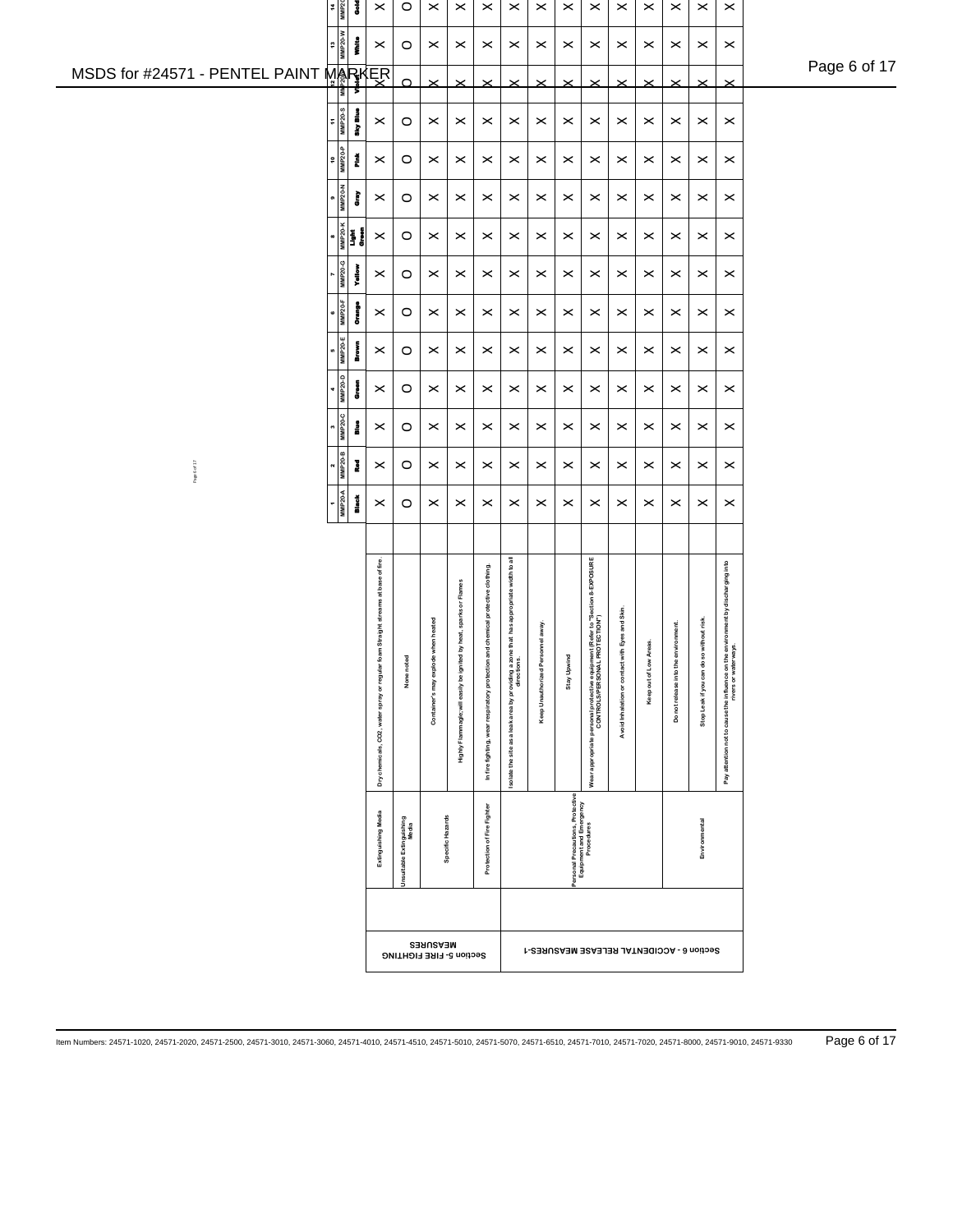| Page 7 of 17 |
|--------------|
|--------------|

| 4<br>÷.        | <b>MNP20-W</b>      | Gold<br>MMP <sub>2</sub><br>į | ×<br>×                                                                                                                                                  | ×<br>×                                                        | ×<br>×                                                                | ×<br>×                                                   | ×<br>×                                                                                                                                        | ×<br>×                                                               | ×<br>×                                                       | ×<br>×                                                        | ×<br>×                                                                                  |
|----------------|---------------------|-------------------------------|---------------------------------------------------------------------------------------------------------------------------------------------------------|---------------------------------------------------------------|-----------------------------------------------------------------------|----------------------------------------------------------|-----------------------------------------------------------------------------------------------------------------------------------------------|----------------------------------------------------------------------|--------------------------------------------------------------|---------------------------------------------------------------|-----------------------------------------------------------------------------------------|
| $\overline{a}$ |                     | <b>MMP20-V</b><br>Š           |                                                                                                                                                         |                                                               |                                                                       |                                                          |                                                                                                                                               |                                                                      |                                                              |                                                               | ×                                                                                       |
| Ŧ              | <b>MMP20-S</b>      | aky Blue                      | ×                                                                                                                                                       | ×                                                             | ×                                                                     | ×                                                        | ×                                                                                                                                             | ×                                                                    | ×                                                            | ×                                                             | ×                                                                                       |
| ş              |                     | <b>MMP20-P</b><br>ž           | ×                                                                                                                                                       | ×                                                             | ×                                                                     | ×                                                        | ×                                                                                                                                             | ×                                                                    | ×                                                            | ×                                                             | ×                                                                                       |
| œ              |                     | <b>MMP20-N</b><br>È           | ×                                                                                                                                                       | ×                                                             | ×                                                                     | ×                                                        | ×                                                                                                                                             | ×                                                                    | ×                                                            | ×                                                             | ×                                                                                       |
| 8              |                     | <b>MMP20-K</b><br>į<br>Š      | ×                                                                                                                                                       | ×                                                             | ×                                                                     | ×                                                        | ×                                                                                                                                             | ×                                                                    | ×                                                            | ×                                                             | ×                                                                                       |
| r              | MMP <sub>20-G</sub> | Yallow                        | ×                                                                                                                                                       | ×                                                             | ×                                                                     | ×                                                        | ×                                                                                                                                             | ×                                                                    | ×                                                            | ×                                                             | ×                                                                                       |
| ¢              | MMP <sub>20-F</sub> | į                             | ×                                                                                                                                                       | ×                                                             | ×                                                                     | ×                                                        | ×                                                                                                                                             | ×                                                                    | ×                                                            | ×                                                             | ×                                                                                       |
| 10             | MMP20-E             | i<br>Septem                   | ×                                                                                                                                                       | ×                                                             | ×                                                                     | ×                                                        | ×                                                                                                                                             | ×                                                                    | ×                                                            | ×                                                             | ×                                                                                       |
| 4              |                     | MMP20-D<br>į                  | ×                                                                                                                                                       | ×                                                             | ×                                                                     | ×                                                        | ×                                                                                                                                             | ×                                                                    | ×                                                            | ×                                                             | ×                                                                                       |
| m              | MMP <sub>20-C</sub> | i                             | ×                                                                                                                                                       | ×                                                             | ×                                                                     | ×                                                        | ×                                                                                                                                             | ×                                                                    | ×                                                            | ×                                                             | ×                                                                                       |
| N              |                     | <b>MMP20-B</b><br>Į           | ×                                                                                                                                                       | ×                                                             | ×                                                                     | ×                                                        | ×                                                                                                                                             | ×                                                                    | ×                                                            | ×                                                             | ×                                                                                       |
|                |                     | MMP20-A<br>Black              | ×                                                                                                                                                       | ×                                                             | ×                                                                     | ×                                                        | ×                                                                                                                                             | ×                                                                    | ×                                                            | ×                                                             | ×                                                                                       |
|                |                     |                               |                                                                                                                                                         |                                                               |                                                                       |                                                          |                                                                                                                                               |                                                                      |                                                              |                                                               |                                                                                         |
|                |                     |                               | prevented from contaminating soil<br>or from entering sewage and drainage systems and bodies of water.<br>This product is water pollutant and should be | All equipment used when handling the product must be grounded | or with suitable absorbents.<br>Remove from water surface by skimming | Do not use dispersants.                                  | Absorb or cover with dry earth, sand or other non-combustible material and<br>fy, and be scraped up.<br>transfer to allow material to solidif | Vacuum or sweep up material and place in a chemical waste container. | After Removal, flush contaminated area thoroughly with water | Prevent flowing into drain, sewage, basement, and closed area | Remove thoroughly since the smooth and slippery surface will be formed on the<br>floor. |
|                |                     |                               |                                                                                                                                                         |                                                               |                                                                       | Containment and Cleaning up<br>Methods and Equipment for |                                                                                                                                               |                                                                      |                                                              | Prevention Measures for                                       | Secondary Accidents                                                                     |
|                |                     |                               |                                                                                                                                                         | Section 6 - ACCIDENTAL RELEASE MEASURES-2                     |                                                                       |                                                          |                                                                                                                                               |                                                                      |                                                              |                                                               |                                                                                         |

## MSDS for #24571 - PENTEL PAINT MARKER

Page 7 of 17

Item Numbers: 24571-1020, 24571-2020, 24571-2500, 24571-3010, 24571-3060, 24571-4010, 24571-4510, 24571-5010, 24571-5070, 24571-6510, 24571-7010, 24571-7020, 24571-8000, 24571-9010, 24571-9330 Page 7 of 17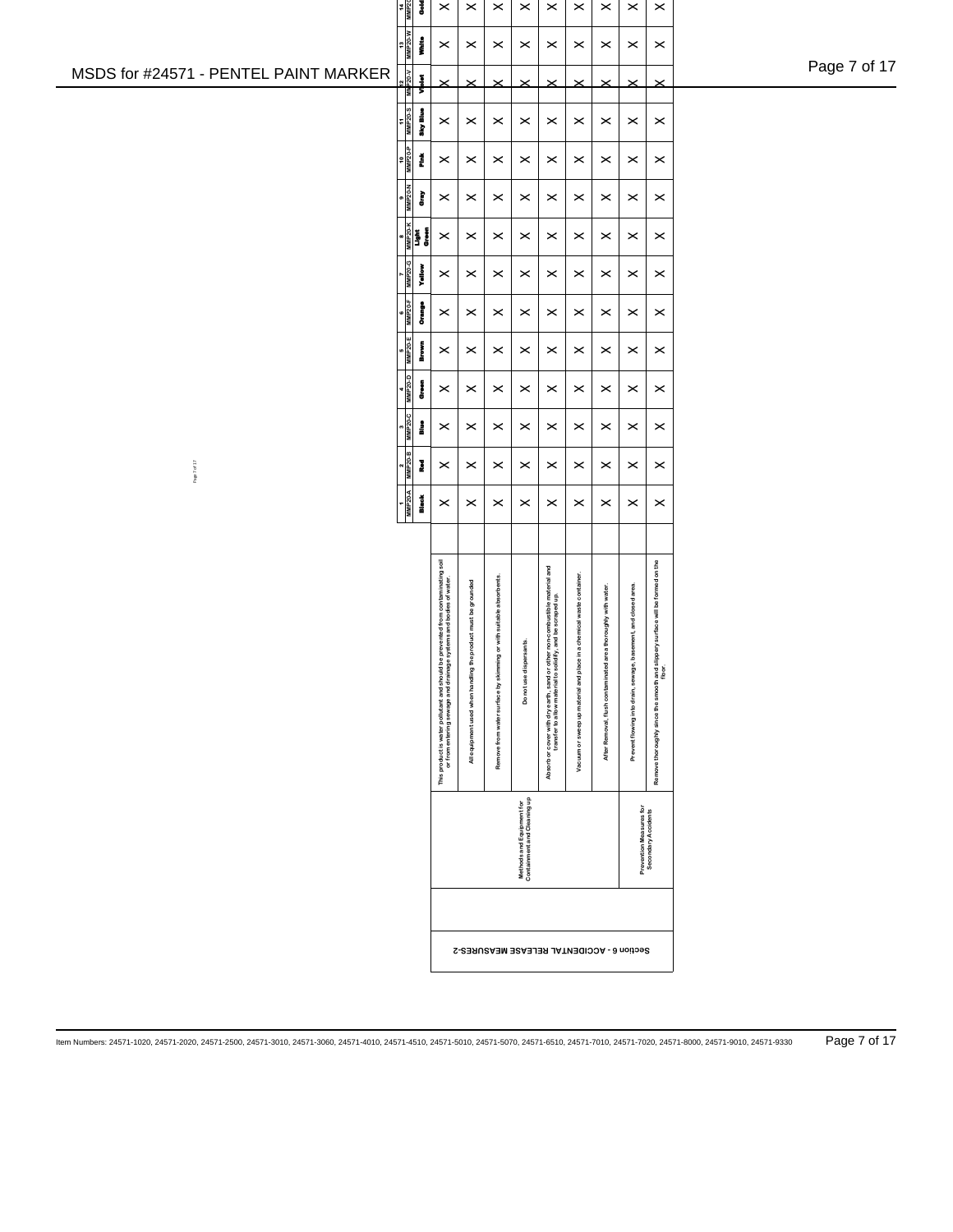|              |                | MMP20-G<br><b>Yellow</b><br><b>MMP20-F</b><br>į<br><b>MMP20-E</b><br>Brown | $\pmb{\times}$<br>$\pmb{\times}$                                                                                                                  | $\boldsymbol{\times}$<br>$\,\times\,$                 | $\boldsymbol{\times}$<br>$\boldsymbol{\times}$                           | $\times$<br>$\boldsymbol{\times}$                                 | ×<br>$\times$                                                                                            | $\boldsymbol{\times}$<br>$\boldsymbol{\times}$                          | ×<br>$\boldsymbol{\times}$                          | $\boldsymbol{\times}$<br>$\boldsymbol{\times}$                          | $\boldsymbol{\times}$<br>$\,\times\,$                          | $\times$<br>$\times$                      | $\,\times\,$<br>$\,\times\,$                   | $\boldsymbol{\times}$<br>$\,\times\,$                    | $\boldsymbol{\times}$<br>$\boldsymbol{\times}$ | $\times$<br>$\times$                                  | $\times$<br>$\times$                                             | $\boldsymbol{\times}$<br>$\boldsymbol{\times}$            |  |
|--------------|----------------|----------------------------------------------------------------------------|---------------------------------------------------------------------------------------------------------------------------------------------------|-------------------------------------------------------|--------------------------------------------------------------------------|-------------------------------------------------------------------|----------------------------------------------------------------------------------------------------------|-------------------------------------------------------------------------|-----------------------------------------------------|-------------------------------------------------------------------------|----------------------------------------------------------------|-------------------------------------------|------------------------------------------------|----------------------------------------------------------|------------------------------------------------|-------------------------------------------------------|------------------------------------------------------------------|-----------------------------------------------------------|--|
| Page 8 of 17 |                | <b>MMP20-D</b><br>e<br>Green<br><b>MMP20-C</b><br>å<br><b>MMP20-B</b><br>Į | $\boldsymbol{\times}$<br>$\pmb{\times}$<br>$\pmb{\times}$                                                                                         | $\boldsymbol{\times}$<br>$\,\times\,$<br>$\,\times\,$ | $\boldsymbol{\times}$<br>$\boldsymbol{\times}$<br>$\boldsymbol{\times}$  | $\times$<br>$\times$<br>$\boldsymbol{\times}$                     | ×<br>$\times$<br>$\times$                                                                                | $\boldsymbol{\times}$<br>$\boldsymbol{\times}$<br>$\boldsymbol{\times}$ | ×<br>$\boldsymbol{\times}$<br>$\boldsymbol{\times}$ | $\boldsymbol{\times}$<br>$\boldsymbol{\times}$<br>$\boldsymbol{\times}$ | $\boldsymbol{\times}$<br>$\boldsymbol{\times}$<br>$\,\times\,$ | ×<br>$\times$<br>$\boldsymbol{\times}$    | $\,\times\,$<br>$\,\times\,$<br>$\pmb{\times}$ | $\boldsymbol{\times}$<br>$\,\varkappa\,$<br>$\,\times\,$ | $\boldsymbol{\times}$<br>×<br>×                | $\times$<br>$\,\times\,$<br>$\times$                  | $\times$<br>$\boldsymbol{\times}$<br>$\times$                    | $\boldsymbol{\times}$<br>$\pmb{\times}$<br>$\pmb{\times}$ |  |
|              | <b>MMP20-A</b> | <b>Black</b>                                                               | $\boldsymbol{\times}$                                                                                                                             | $\times$                                              | $\boldsymbol{\times}$                                                    | $\boldsymbol{\times}$                                             | $\times$                                                                                                 | $\times$                                                                | ×                                                   | $\boldsymbol{\times}$                                                   | $\boldsymbol{\times}$                                          | $\times$                                  | $\boldsymbol{\times}$                          | $\boldsymbol{\times}$                                    | $\boldsymbol{\times}$                          | $\times$                                              | $\times$                                                         | $\boldsymbol{\times}$                                     |  |
|              |                |                                                                            | Provide ventilation system and use necessary personal protective equipment as<br>described in "Section 8-Exposure Controls / PERSONAL PROTECTION" | <b>us</b> before use<br>Obtain special instruction    | Do not handle until all safety precautions have been read and understood | in the surrounding area<br>Prohibit use of heat, sparks, and fire | Do not handle containers with such manners as tumbling down, falling, exposing<br>to shock, or dragging. | using this product.<br>Do not eat, drink or smoke whe                   | or swallow<br>Do not contact, breathe               | after handling<br>Wash Hands Thoroughly                                 | h skin.<br>Avoid contact wit                                   | urs and spray<br>Do not breath mist, vapo | eyes.<br>Avoid contact with                    | ilation.<br>Use exhaust vent                             | Handle at a well-ventilated place              | and direct sunlight.<br>Protect from high temperature | AND REACTIVITY".<br>Refer to "Section 10 - STABILITY             | after handling.<br>Wash Hands Thoroughly                  |  |
|              |                |                                                                            |                                                                                                                                                   |                                                       |                                                                          |                                                                   |                                                                                                          |                                                                         |                                                     |                                                                         |                                                                |                                           |                                                |                                                          |                                                |                                                       |                                                                  |                                                           |  |
|              |                |                                                                            | <b>Technical Measures</b>                                                                                                                         |                                                       |                                                                          |                                                                   |                                                                                                          |                                                                         |                                                     | Precautions for Safe<br>Handling                                        |                                                                |                                           |                                                |                                                          |                                                |                                                       | Prevention Handling of<br>Incompatible Substances or<br>mixtures | Specific Hygiene Measures                                 |  |
|              |                |                                                                            |                                                                                                                                                   |                                                       |                                                                          |                                                                   |                                                                                                          |                                                                         |                                                     |                                                                         |                                                                |                                           |                                                |                                                          |                                                |                                                       |                                                                  |                                                           |  |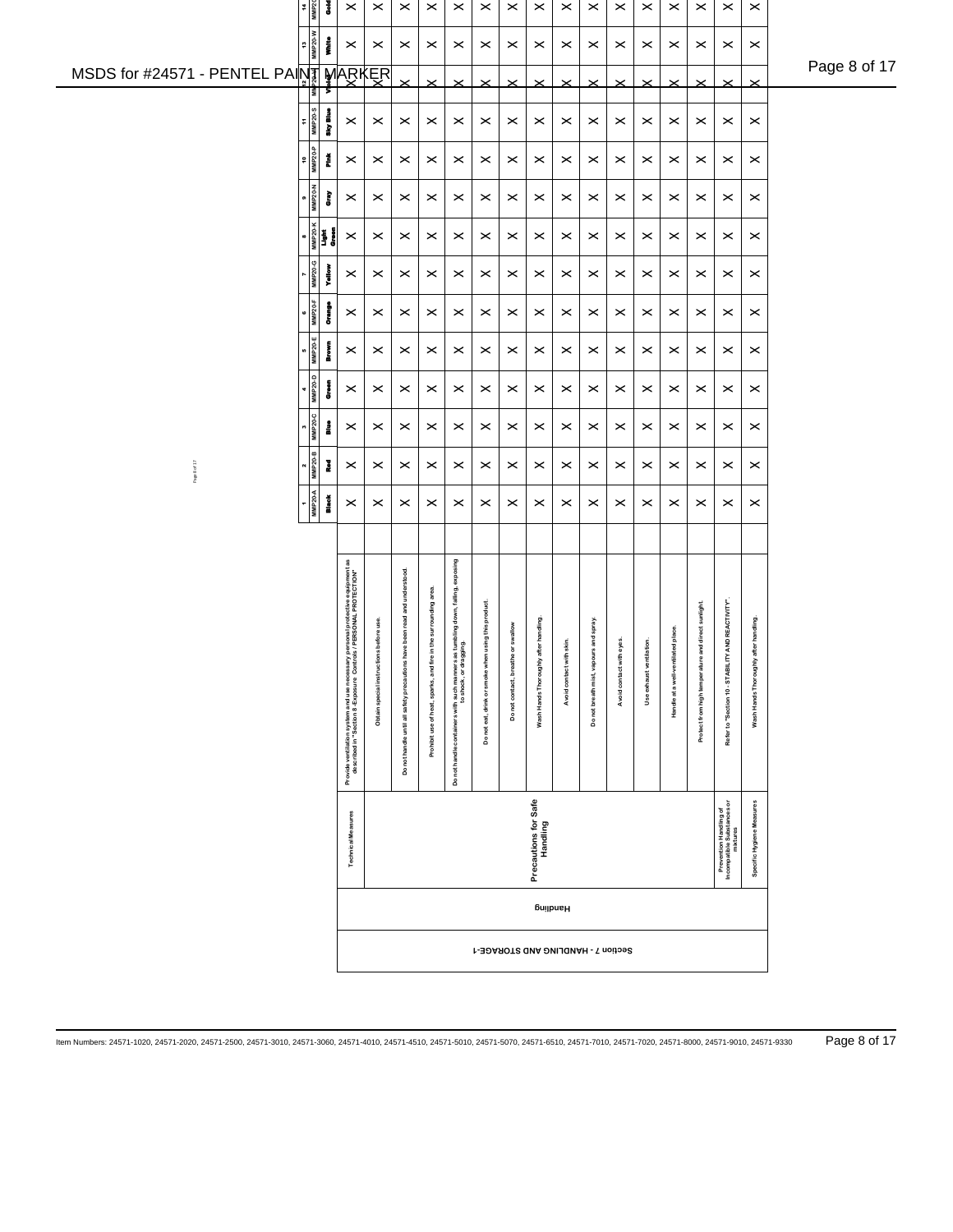| 14<br>MMP20                           | š                                                                                                                                                                                                                                                           | $\boldsymbol{\times}$                                                                                                    | $\pmb{\times}$                                                                                           | $\times$                                                                                                  | $\pmb{\times}$                                                                                                                                                | $\times$                                                                                                                                    | $\times$                         | $\pmb{\times}$                                           | $\boldsymbol{\times}$ | $\times$                           | $\pmb{\times}$                        | $\times$                                     | $\pmb{\times}$        | $\pmb{\times}$                                                                                    |              |
|---------------------------------------|-------------------------------------------------------------------------------------------------------------------------------------------------------------------------------------------------------------------------------------------------------------|--------------------------------------------------------------------------------------------------------------------------|----------------------------------------------------------------------------------------------------------|-----------------------------------------------------------------------------------------------------------|---------------------------------------------------------------------------------------------------------------------------------------------------------------|---------------------------------------------------------------------------------------------------------------------------------------------|----------------------------------|----------------------------------------------------------|-----------------------|------------------------------------|---------------------------------------|----------------------------------------------|-----------------------|---------------------------------------------------------------------------------------------------|--------------|
| ÷                                     | <b>MMP20-W</b><br>į                                                                                                                                                                                                                                         | $\times$                                                                                                                 | $\,\times\,$                                                                                             | $\boldsymbol{\times}$                                                                                     | $\boldsymbol{\times}$                                                                                                                                         | $\boldsymbol{\times}$                                                                                                                       | $\times$                         | $\,\times\,$                                             | $\times$              | $\boldsymbol{\times}$              | $\,\times\,$                          | $\boldsymbol{\times}$                        | $\boldsymbol{\times}$ | $\pmb{\times}$                                                                                    | Page 9 of 17 |
| MSDS for #24571 - PENTEL PAINT MARKER | Š                                                                                                                                                                                                                                                           |                                                                                                                          | $\times$                                                                                                 | $\times$                                                                                                  | $\times$                                                                                                                                                      | $\times$                                                                                                                                    |                                  | $\times$                                                 | $\times$              | $\times$                           | $\times$                              | $\pmb{\times}$                               | $\times$              | $\times$                                                                                          |              |
| ÷                                     | MMP20-S<br>Sky Blue                                                                                                                                                                                                                                         | $\times$                                                                                                                 | $\times$                                                                                                 | $\boldsymbol{\times}$                                                                                     | $\boldsymbol{\times}$                                                                                                                                         | $\times$                                                                                                                                    | $\times$                         | $\times$                                                 | $\boldsymbol{\times}$ | $\boldsymbol{\times}$              | $\boldsymbol{\times}$                 | $\times$                                     | $\times$              | $\,\times\,$                                                                                      |              |
| $\mathop{\mathtt{e}}$                 | MMP20-P<br>Ĕ                                                                                                                                                                                                                                                | $\times$                                                                                                                 | $\times$                                                                                                 | $\times$                                                                                                  | $\boldsymbol{\times}$                                                                                                                                         | $\times$                                                                                                                                    | $\times$                         | $\times$                                                 | $\times$              | $\times$                           | $\times$                              | $\times$                                     | $\boldsymbol{\times}$ | $\pmb{\times}$                                                                                    |              |
|                                       | MMP20-N<br>ţ                                                                                                                                                                                                                                                | $\times$                                                                                                                 | $\times$                                                                                                 | $\times$                                                                                                  | $\times$                                                                                                                                                      | $\times$                                                                                                                                    | $\times$                         | $\times$                                                 | $\times$              | $\times$                           | $\boldsymbol{\times}$                 | $\times$                                     | $\boldsymbol{\times}$ | $\pmb{\times}$                                                                                    |              |
| œ                                     | <b>MMP20-K</b><br><b>Second</b><br>Conservation of the operator<br>Seconds of the operator of the operator of the second seconds in the second second second the second second second second second second second second second second second second second | $\boldsymbol{\times}$                                                                                                    | $\,\times\,$                                                                                             | $\times$                                                                                                  | $\boldsymbol{\times}$                                                                                                                                         | $\boldsymbol{\times}$                                                                                                                       | $\times$                         | $\,\times\,$                                             | $\times$              | $\boldsymbol{\times}$              | $\boldsymbol{\times}$                 | $\times$                                     | $\boldsymbol{\times}$ | $\pmb{\times}$                                                                                    |              |
|                                       | MMP20-G<br>Yellow                                                                                                                                                                                                                                           | $\times$                                                                                                                 | $\boldsymbol{\times}$                                                                                    | $\times$                                                                                                  | $\boldsymbol{\times}$                                                                                                                                         | $\boldsymbol{\times}$                                                                                                                       | $\times$                         | $\times$                                                 | $\times$              | $\boldsymbol{\times}$              | $\boldsymbol{\times}$                 | $\boldsymbol{\times}$                        | $\times$              | $\pmb{\times}$                                                                                    |              |
| c                                     | <b>MMP20-F</b><br>į                                                                                                                                                                                                                                         | $\times$                                                                                                                 | $\boldsymbol{\times}$                                                                                    | $\boldsymbol{\times}$                                                                                     | ×                                                                                                                                                             | ×                                                                                                                                           | ×                                | $\times$                                                 | $\boldsymbol{\times}$ | ×                                  | $\times$                              | $\times$                                     | $\times$              | $\,\times\,$                                                                                      |              |
| w                                     | MMP20-E<br><b>Brown</b>                                                                                                                                                                                                                                     | $\boldsymbol{\times}$                                                                                                    | $\,\times\,$                                                                                             | $\boldsymbol{\times}$                                                                                     | $\boldsymbol{\times}$                                                                                                                                         | $\boldsymbol{\times}$                                                                                                                       | $\boldsymbol{\times}$            | $\,\times\,$                                             | $\times$              | $\boldsymbol{\times}$              | $\,\times\,$                          | $\times$                                     | $\times$              | $\boldsymbol{\times}$                                                                             |              |
| 4                                     | MMP20-D<br>į                                                                                                                                                                                                                                                | $\times$                                                                                                                 | $\boldsymbol{\times}$                                                                                    | $\times$                                                                                                  | ×                                                                                                                                                             | ×                                                                                                                                           | ×                                | $\,\times\,$                                             | $\boldsymbol{\times}$ | ×                                  | $\boldsymbol{\times}$                 | $\times$                                     | $\times$              | $\boldsymbol{\times}$                                                                             |              |
|                                       | <b>MMP20-C</b><br>å                                                                                                                                                                                                                                         | $\boldsymbol{\times}$                                                                                                    | $\boldsymbol{\times}$                                                                                    | $\boldsymbol{\times}$                                                                                     | $\boldsymbol{\times}$                                                                                                                                         | $\boldsymbol{\times}$                                                                                                                       | $\times$                         | $\,\times\,$                                             | $\boldsymbol{\times}$ | $\boldsymbol{\times}$              | $\boldsymbol{\times}$                 | $\boldsymbol{\times}$                        | $\boldsymbol{\times}$ | $\,\times\,$                                                                                      |              |
| Page 9 of 17<br>N                     | <b>MMP20-B</b><br>ł                                                                                                                                                                                                                                         | $\times$                                                                                                                 | $\boldsymbol{\times}$                                                                                    | $\boldsymbol{\times}$                                                                                     | $\boldsymbol{\times}$                                                                                                                                         | $\times$                                                                                                                                    | $\times$                         | $\,\times\,$                                             | $\times$              | $\boldsymbol{\times}$              | $\boldsymbol{\times}$                 | $\times$                                     | $\times$              | $\boldsymbol{\times}$                                                                             |              |
|                                       | <b>MMP20-A</b><br><b>Black</b>                                                                                                                                                                                                                              | $\times$                                                                                                                 | $\boldsymbol{\times}$                                                                                    | $\times$                                                                                                  | $\boldsymbol{\times}$                                                                                                                                         | $\times$                                                                                                                                    | $\times$                         | $\times$                                                 | $\boldsymbol{\times}$ | $\boldsymbol{\times}$              | $\boldsymbol{\times}$                 | $\times$                                     | $\times$              | $\boldsymbol{\times}$                                                                             |              |
|                                       |                                                                                                                                                                                                                                                             |                                                                                                                          |                                                                                                          |                                                                                                           |                                                                                                                                                               |                                                                                                                                             |                                  |                                                          |                       |                                    |                                       |                                              |                       |                                                                                                   |              |
|                                       |                                                                                                                                                                                                                                                             |                                                                                                                          | of a non-combustible material and<br>materials. No ceiling should be                                     |                                                                                                           |                                                                                                                                                               |                                                                                                                                             | AND REACTIVITY".                 |                                                          |                       |                                    | sunlight and heat sources.            | cool place keeping containers tightly closed |                       |                                                                                                   |              |
|                                       |                                                                                                                                                                                                                                                             | The Storage facility should be designed with Fire-Proof construction and beams<br>should use a non-combustible material. | The roof of a storage facility should be made<br>use metals or lightweight non-combustible<br>installed. | The storage floor should be protected from water penetration, or should have<br>water-proof construction. | The storage floor should have penetration-proof construction against dangerous<br>goods and be inclined adequately. A proper sump should be provided to catch | The storage facility should be provided with necessary lighting, lighting<br>equipment, and ventilator to store and handle dangerous goods. | Refer to "Section 10 - STABILIT" | Keep away fro heat, sparks, open flames and hot surfaces | No smoking in area.   | Store away from Oxidants           | Have containers kept away from direct | ventilated and<br>Store in a well-           | ġ<br>Store Locked     | Use containers prescribed in the "Fire Service Law (Japan)" and the "UN<br>Transport Regulations" |              |
|                                       |                                                                                                                                                                                                                                                             |                                                                                                                          |                                                                                                          |                                                                                                           |                                                                                                                                                               |                                                                                                                                             | <b>Technical Measures</b>        |                                                          |                       |                                    |                                       |                                              |                       | Material Used in Packaging/<br>Container                                                          |              |
|                                       |                                                                                                                                                                                                                                                             |                                                                                                                          |                                                                                                          |                                                                                                           |                                                                                                                                                               |                                                                                                                                             |                                  |                                                          |                       | Storage Precautionary Statements   |                                       |                                              |                       |                                                                                                   |              |
|                                       |                                                                                                                                                                                                                                                             |                                                                                                                          |                                                                                                          |                                                                                                           |                                                                                                                                                               |                                                                                                                                             |                                  |                                                          |                       | Section 7 - HANDLING AND STORAGE-2 |                                       |                                              |                       |                                                                                                   |              |
|                                       |                                                                                                                                                                                                                                                             |                                                                                                                          |                                                                                                          |                                                                                                           |                                                                                                                                                               |                                                                                                                                             |                                  |                                                          |                       |                                    |                                       |                                              |                       |                                                                                                   |              |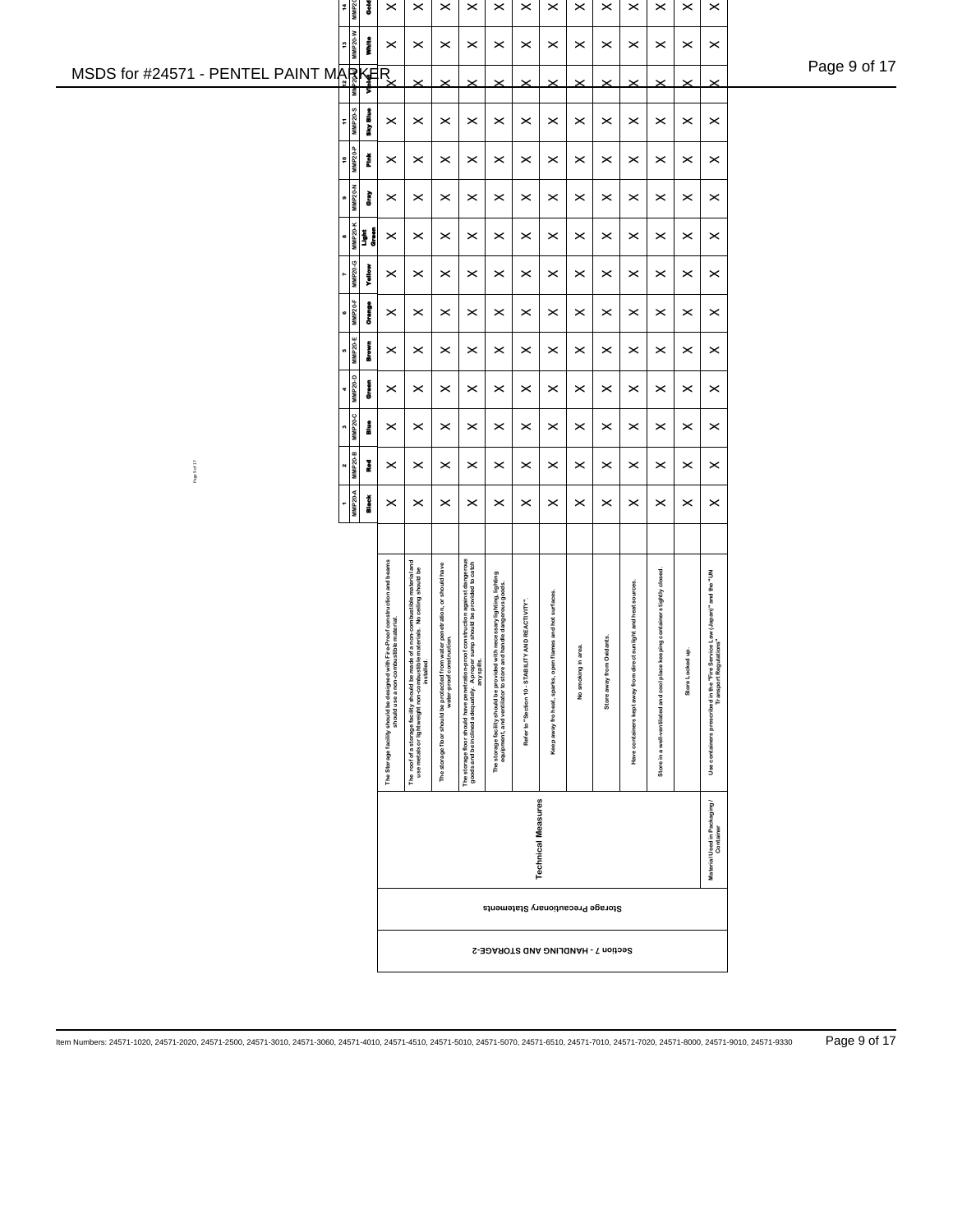|                                                     | 14<br>MMP20               | š            | $\times$                       | $\pmb{\times}$                                | $\pmb{\times}$                                                                                                                                                   | $\times$                                                                                                                                                 | $\pmb{\times}$                             | $\pmb{\times}$                                                                                                                        | $\pmb{\times}$                | $\boldsymbol{\times}$                                     | $\boldsymbol{\times}$      | $\pmb{\times}$                                       | $\times$                  | $\pmb{\times}$                         |               |
|-----------------------------------------------------|---------------------------|--------------|--------------------------------|-----------------------------------------------|------------------------------------------------------------------------------------------------------------------------------------------------------------------|----------------------------------------------------------------------------------------------------------------------------------------------------------|--------------------------------------------|---------------------------------------------------------------------------------------------------------------------------------------|-------------------------------|-----------------------------------------------------------|----------------------------|------------------------------------------------------|---------------------------|----------------------------------------|---------------|
|                                                     | <b>MMP20-W</b><br>≌       | į            | $\boldsymbol{\times}$          | $\,\times\,$                                  | $\boldsymbol{\times}$                                                                                                                                            | $\boldsymbol{\times}$                                                                                                                                    | $\boldsymbol{\times}$                      | $\,\times\,$                                                                                                                          | $\,\times\,$                  | $\circ$                                                   | $\times$                   | $\boldsymbol{\times}$                                | $\boldsymbol{\times}$     | $\boldsymbol{\times}$                  | Page 10 of 17 |
| MSDS for #24571 - PENTEL PAINT MARKER<br>- أَيُّ أَ | MM                        |              | $\times$                       | ×                                             | $\times$                                                                                                                                                         | ×                                                                                                                                                        | ×                                          | $\times$                                                                                                                              | $\times$                      | $\Omega$                                                  |                            | $\times$                                             | $\times$                  | $\times$                               |               |
|                                                     | <b>MMP20-S</b>            | Sky Blue     | $\times$                       | $\,\times\,$                                  | $\times$                                                                                                                                                         | $\boldsymbol{\times}$                                                                                                                                    | $\boldsymbol{\times}$                      | $\,\times\,$                                                                                                                          | $\boldsymbol{\times}$         | $\circ$                                                   | $\times$                   | $\boldsymbol{\times}$                                | $\pmb{\times}$            | $\boldsymbol{\times}$                  |               |
|                                                     | $MMP20-P$<br>e,           | Ĭ            | $\boldsymbol{\times}$          | $\boldsymbol{\times}$                         | $\times$                                                                                                                                                         | $\times$                                                                                                                                                 | $\times$                                   | $\boldsymbol{\times}$                                                                                                                 | $\times$                      | $\circ$                                                   | $\times$                   | $\boldsymbol{\times}$                                | $\times$                  | $\times$                               |               |
|                                                     | <b>MMP20-N</b>            | Ĵ            | $\boldsymbol{\times}$          | $\boldsymbol{\times}$                         | $\boldsymbol{\times}$                                                                                                                                            | $\times$                                                                                                                                                 | $\times$                                   | $\times$                                                                                                                              | $\times$                      | $\circ$                                                   | $\times$                   | $\boldsymbol{\times}$                                | $\times$                  | $\boldsymbol{\times}$                  |               |
|                                                     | MMP20-K<br>Light<br>Green |              | $\boldsymbol{\times}$          | $\,\times\,$                                  | $\times$                                                                                                                                                         | $\times$                                                                                                                                                 | $\boldsymbol{\times}$                      | $\boldsymbol{\times}$                                                                                                                 | $\boldsymbol{\times}$         | $\circ$                                                   | $\times$                   | $\boldsymbol{\times}$                                | $\pmb{\times}$            | $\boldsymbol{\times}$                  |               |
|                                                     | <b>MMP20-G</b>            | į            | $\boldsymbol{\times}$          | $\boldsymbol{\times}$                         | $\times$                                                                                                                                                         | $\boldsymbol{\times}$                                                                                                                                    | $\boldsymbol{\times}$                      | $\boldsymbol{\times}$                                                                                                                 | $\boldsymbol{\times}$         | $\circ$                                                   | $\times$                   | $\boldsymbol{\times}$                                | $\times$                  | $\boldsymbol{\times}$                  |               |
|                                                     | <b>MMP20-F</b>            | õ            | $\boldsymbol{\times}$          | $\,\times\,$                                  | ×                                                                                                                                                                | $\boldsymbol{\times}$                                                                                                                                    | $\boldsymbol{\times}$                      | $\boldsymbol{\times}$                                                                                                                 | $\boldsymbol{\times}$         | $\circ$                                                   | $\times$                   | $\boldsymbol{\times}$                                | $\times$                  | $\times$                               |               |
|                                                     | <b>MMP20-E</b>            | å            | $\boldsymbol{\times}$          | $\,\times\,$                                  | $\times$                                                                                                                                                         | $\times$                                                                                                                                                 | $\boldsymbol{\times}$                      | $\,\times\,$                                                                                                                          | $\boldsymbol{\times}$         | $\circ$                                                   | $\boldsymbol{\times}$      | $\boldsymbol{\times}$                                | $\times$                  | $\boldsymbol{\times}$                  |               |
|                                                     | <b>MMP20-D</b>            | å            | $\boldsymbol{\times}$          | $\,\times\,$                                  | $\boldsymbol{\times}$                                                                                                                                            | ×                                                                                                                                                        | $\boldsymbol{\times}$                      | $\boldsymbol{\times}$                                                                                                                 | $\times$                      | $\circ$                                                   | $\times$                   | $\boldsymbol{\times}$                                | $\times$                  | $\boldsymbol{\times}$                  |               |
|                                                     | <b>MMP20-C</b>            | å            | $\times$                       | $\boldsymbol{\times}$                         | $\boldsymbol{\times}$                                                                                                                                            | $\boldsymbol{\times}$                                                                                                                                    | $\boldsymbol{\times}$                      | $\,\times\,$                                                                                                                          | $\boldsymbol{\times}$         | $\circ$                                                   | $\boldsymbol{\times}$      | $\boldsymbol{\times}$                                | $\boldsymbol{\times}$     | $\boldsymbol{\times}$                  |               |
| Page 10of 17                                        | <b>MMP20-B</b>            | ł            | $\boldsymbol{\times}$          | $\boldsymbol{\times}$                         | $\times$                                                                                                                                                         | $\boldsymbol{\times}$                                                                                                                                    | $\boldsymbol{\times}$                      | $\boldsymbol{\times}$                                                                                                                 | $\boldsymbol{\times}$         | $\circ$                                                   | $\boldsymbol{\times}$      | $\boldsymbol{\times}$                                | $\boldsymbol{\times}$     | $\boldsymbol{\times}$                  |               |
|                                                     | <b>MMP20-A</b>            | <b>Black</b> | $\boldsymbol{\times}$          | $\times$                                      | $\boldsymbol{\times}$                                                                                                                                            | $\times$                                                                                                                                                 | $\boldsymbol{\times}$                      | $\boldsymbol{\times}$                                                                                                                 | $\boldsymbol{\times}$         | $\circ$                                                   | $\times$                   | $\boldsymbol{\times}$                                | $\times$                  | $\boldsymbol{\times}$                  |               |
|                                                     |                           |              |                                |                                               |                                                                                                                                                                  |                                                                                                                                                          |                                            |                                                                                                                                       |                               |                                                           |                            |                                                      |                           |                                        |               |
|                                                     |                           |              | ainst static discharge         | ing and lighting equipment.                   |                                                                                                                                                                  |                                                                                                                                                          | lent to control airborne levels.           |                                                                                                                                       | ment as required.             |                                                           |                            |                                                      |                           | ace protection as required             |               |
|                                                     |                           |              | Take Precautionary measures ag | ventilat<br>explosion-proofelectrical,<br>Use | Install ventilation system to keep exposure to airborne contaminants below the<br>exposure limit if vapour, function temperature in the process handling at<br>. | Install ventilistion system to keep exposure to airborne contaminants below the<br>exposure limit if gas is generalement throwse of handling at elevated | Good general ventilation should be suffici | Facilities storing or utilizing this product should be equipped with an eyewash<br>Facilities storing or utilizing the safety shower. | Use personal protective equip | Wear adequate protective apparatus for respiratory organs | Gloves.<br>Wear Protective | Protective Glasses, with side shields and or Goggles | iction<br>Wear Face Prote | Use Personal protective clothing and t |               |
|                                                     |                           |              |                                |                                               |                                                                                                                                                                  | Engineering Controls                                                                                                                                     |                                            |                                                                                                                                       | Respiratory Protection        |                                                           | Hand Protection            | Eye Protection                                       |                           | Skin and Body Protection               |               |
|                                                     |                           |              |                                |                                               | Engineering Controls                                                                                                                                             |                                                                                                                                                          |                                            |                                                                                                                                       |                               | Personal Protective Equipment                             |                            |                                                      |                           |                                        |               |
|                                                     |                           |              |                                |                                               | Section 8 - EXPOSURE CONTROLS / PERSONAL PROTECTION                                                                                                              |                                                                                                                                                          |                                            |                                                                                                                                       |                               |                                                           |                            |                                                      |                           |                                        |               |
|                                                     |                           |              |                                |                                               |                                                                                                                                                                  |                                                                                                                                                          |                                            |                                                                                                                                       |                               |                                                           |                            |                                                      |                           |                                        |               |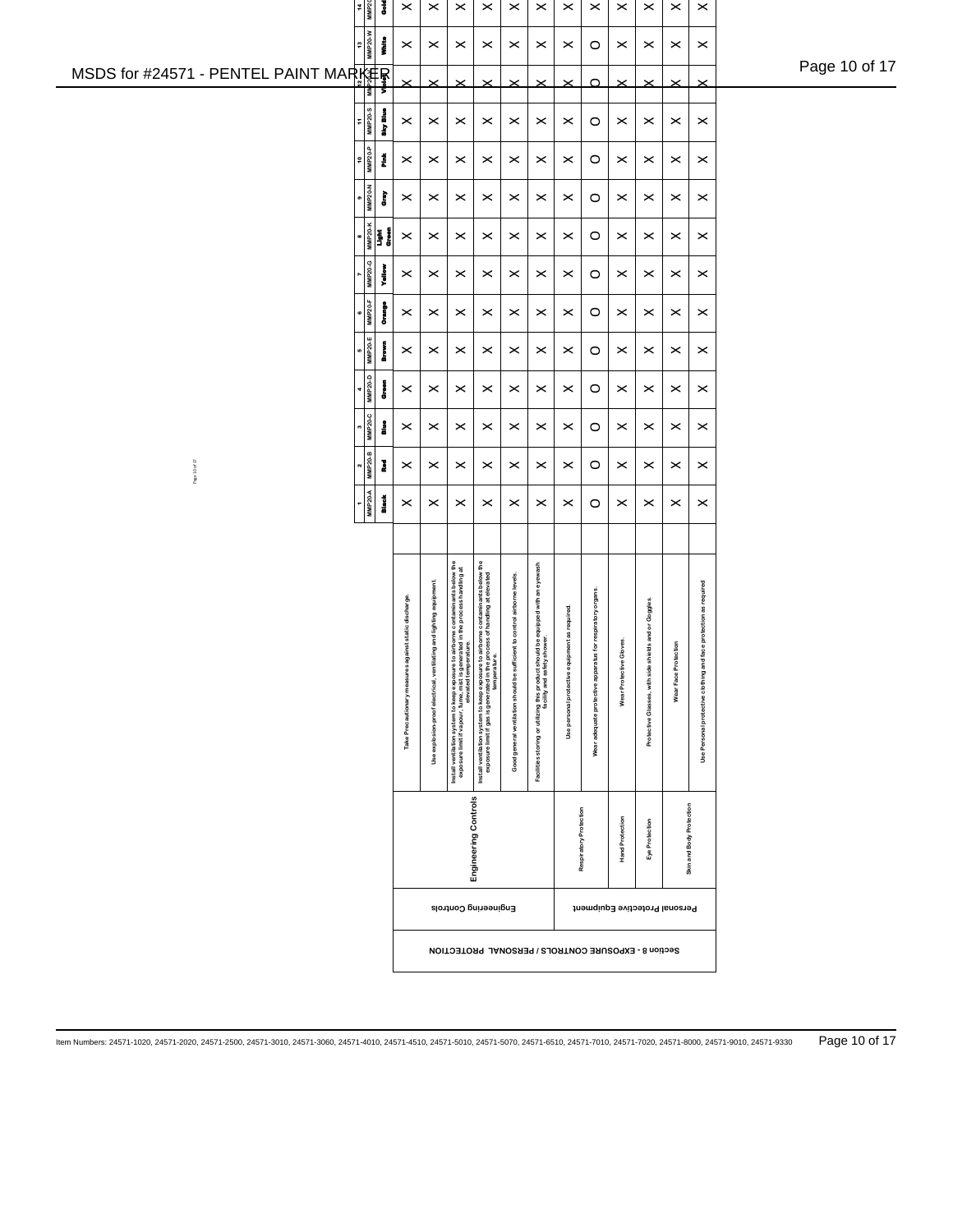|                                       | $\frac{14}{MMP20}$                                                                                          | š          | $\times$              | $\pmb{\times}$           | Ğ              | $\circ$        | $\boldsymbol{\times}$ | $\times$              | $\pmb{\times}$        | $\times$                     | $\boldsymbol{\times}$                       | $-10.5^{\circ}$                              | $\times$                | $\pmb{\times}$            | $\times$                                       | $\pmb{\times}$                                 | $\pmb{\times}$        |               |
|---------------------------------------|-------------------------------------------------------------------------------------------------------------|------------|-----------------------|--------------------------|----------------|----------------|-----------------------|-----------------------|-----------------------|------------------------------|---------------------------------------------|----------------------------------------------|-------------------------|---------------------------|------------------------------------------------|------------------------------------------------|-----------------------|---------------|
|                                       | 13<br>MMP20-W                                                                                               | į          | $\,\times\,$          | $\boldsymbol{\times}$    | White          | $\times$       | $\circ$               | $\times$              | $\boldsymbol{\times}$ | $\times$                     | $\times$                                    | 24°C                                         | $\boldsymbol{\times}$   | $\boldsymbol{\times}$     | $\times$                                       | $\times$                                       | $\boldsymbol{\times}$ | Page 11 of 17 |
| MSDS for #24571 - PENTEL PAINT MARKER |                                                                                                             |            |                       |                          | Viplet         | $\times$       | $\Omega$              | $\times$              | $\times$              | $\times$                     | $\times$                                    | $2^{\circ}$                                  | $\times$                | $\times$                  | $\times$                                       | $\times$                                       | $\times$              |               |
|                                       | $11$<br>MMP <sub>20-S</sub>                                                                                 | Sky Blue   | $\boldsymbol{\times}$ | $\boldsymbol{\times}$    | 용을<br>메        | $\times$       | $\circ$               | $\boldsymbol{\times}$ | $\boldsymbol{\times}$ | $\times$                     | $\times$                                    | 24°C                                         | $\boldsymbol{\times}$   | $\boldsymbol{\times}$     | $\times$                                       | $\times$                                       | $\boldsymbol{\times}$ |               |
|                                       | 10<br>MMP20-P                                                                                               | Ě          | $\times$              | $\times$                 | Pink           | $\times$       | $\circ$               | $\times$              | $\times$              | $\times$                     | $\times$                                    | 24°C                                         | $\times$                | $\boldsymbol{\times}$     | $\times$                                       | $\times$                                       | $\boldsymbol{\times}$ |               |
|                                       | MMP20-N                                                                                                     | È          | $\times$              | $\boldsymbol{\times}$    | Gray           | $\times$       | $\circ$               | $\boldsymbol{\times}$ | $\boldsymbol{\times}$ | $\times$                     | $\times$                                    | 24°C                                         | $\times$                | $\boldsymbol{\times}$     | $\times$                                       | $\times$                                       | $\boldsymbol{\times}$ |               |
|                                       | $\begin{array}{c}\n\bullet \\ \hline\n\text{MIP2O-K} \\ \hline\n\text{Light} \\ \text{Orom} \\ \end{array}$ |            | $\pmb{\times}$        | $\boldsymbol{\times}$    | Light<br>Green | $\times$       | $\circ$               | $\boldsymbol{\times}$ | $\boldsymbol{\times}$ | $\times$                     | $\times$                                    | 24°C                                         | $\boldsymbol{\times}$   | $\boldsymbol{\times}$     | $\times$                                       | $\times$                                       | $\boldsymbol{\times}$ |               |
|                                       | <b>MMP20-G</b>                                                                                              | Yellow     | $\boldsymbol{\times}$ | $\boldsymbol{\times}$    | Yellow         | $\times$       | $\circ$               | $\boldsymbol{\times}$ | $\boldsymbol{\times}$ | $\boldsymbol{\times}$        | $\boldsymbol{\times}$                       | 24°C                                         | $\,\times\,$            | $\times$                  | $\times$                                       | $\times$                                       | $\boldsymbol{\times}$ |               |
|                                       | $\begin{array}{c}\n\bullet \\ \hline\n\text{MMP 20-F}\n\end{array}$                                         | omes<br>S  | $\boldsymbol{\times}$ | $\boldsymbol{\times}$    | Orange         | $\times$       | $\circ$               | ×                     | $\boldsymbol{\times}$ | $\times$                     | $\times$                                    | $24^{\circ}$ C                               | $\boldsymbol{\times}$   | $\boldsymbol{\times}$     | $\times$                                       | $\times$                                       | $\boldsymbol{\times}$ |               |
|                                       | $\frac{5}{MMP20-E}$                                                                                         | Brown      | $\boldsymbol{\times}$ | $\boldsymbol{\times}$    | Brown          | $\times$       | $\circ$               | $\boldsymbol{\times}$ | $\boldsymbol{\times}$ | $\times$                     | $\times$                                    | $24^0$ C                                     | $\boldsymbol{\times}$   | $\boldsymbol{\times}$     | $\times$                                       | $\times$                                       | $\boldsymbol{\times}$ |               |
|                                       | $4$<br>MMP20-D                                                                                              | e<br>Green | $\boldsymbol{\times}$ | $\pmb{\times}$           | Green          | $\times$       | $\circ$               | $\boldsymbol{\times}$ | $\boldsymbol{\times}$ | $\times$                     | $\times$                                    | $24^{\circ}C$                                | $\times$                | $\boldsymbol{\times}$     | $\times$                                       | $\times$                                       | $\boldsymbol{\times}$ |               |
|                                       | MMP20-C                                                                                                     | i          | $\boldsymbol{\times}$ | $\boldsymbol{\times}$    | Blue           | $\times$       | $\circ$               | $\boldsymbol{\times}$ | $\boldsymbol{\times}$ | $\times$                     | $\boldsymbol{\times}$                       | $24^0$ C                                     | $\boldsymbol{\times}$   | $\boldsymbol{\times}$     | $\times$                                       | $\times$                                       | $\boldsymbol{\times}$ |               |
|                                       |                                                                                                             |            |                       |                          | Red            |                |                       |                       |                       |                              |                                             |                                              |                         |                           |                                                |                                                |                       |               |
| Page 11 of 17                         | $\begin{array}{c}\n 2 \\  \hline\n \text{MMP20-B}\n \end{array}$                                            | I          | $\boldsymbol{\times}$ | $\boldsymbol{\times}$    |                | $\times$       | $\circ$               | $\boldsymbol{\times}$ | $\boldsymbol{\times}$ | $\times$                     | $\boldsymbol{\times}$                       | 24°C                                         | $\,\times\,$            | $\boldsymbol{\times}$     | $\times$                                       | $\boldsymbol{\times}$                          | $\boldsymbol{\times}$ |               |
|                                       | $\frac{1}{\text{MMP 20-A}}$                                                                                 | ă          | $\boldsymbol{\times}$ | $\boldsymbol{\times}$    | Black          | $\times$       | $\circ$               | $\boldsymbol{\times}$ | $\boldsymbol{\times}$ | $\times$                     | $\boldsymbol{\times}$                       | 24°C                                         | ×                       | $\times$                  | $\times$                                       | $\times$                                       | $\boldsymbol{\times}$ |               |
|                                       |                                                                                                             |            |                       |                          |                |                |                       |                       |                       |                              |                                             |                                              |                         |                           |                                                |                                                |                       |               |
|                                       |                                                                                                             |            |                       |                          |                |                |                       |                       |                       |                              |                                             |                                              |                         |                           |                                                |                                                |                       |               |
|                                       |                                                                                                             |            |                       |                          |                |                |                       |                       |                       |                              |                                             |                                              |                         |                           |                                                |                                                |                       |               |
|                                       |                                                                                                             |            | Liquid                | Liquid                   | As noted       | Characteristic | Aromatic              | No Data available     | No Data available     | No Data available            | No Data available                           | ed Cup)                                      | No Data available       | No Data available         | No Data available                              | No Data available                              | No Data available     |               |
|                                       |                                                                                                             |            |                       |                          |                |                |                       |                       |                       |                              |                                             | As noted (Tag Clos                           |                         |                           |                                                |                                                |                       |               |
|                                       |                                                                                                             |            |                       |                          |                |                |                       |                       |                       |                              |                                             |                                              |                         |                           |                                                |                                                |                       |               |
|                                       |                                                                                                             |            |                       |                          |                |                |                       |                       |                       |                              |                                             |                                              |                         |                           |                                                |                                                |                       |               |
|                                       |                                                                                                             |            |                       |                          |                |                |                       |                       |                       |                              |                                             |                                              |                         |                           |                                                |                                                |                       |               |
|                                       |                                                                                                             |            | Physical State        | $\mathsf{F}\mathsf{orm}$ | Colour         | Odour          |                       | Odour Threshold       | 폾                     | Melting Point/Freezing Point | Initial Boiling Point and Boiling<br>Ranges | Flash Point                                  | <b>Evaporation Rate</b> | Flammability (solid, gas) | Flammability /Explosive Limit<br>(Upper Limit) | Flammability /Explosive Limit<br>(Lower Limit) | Vapour Pressure       |               |
|                                       |                                                                                                             |            |                       |                          |                |                |                       |                       |                       |                              |                                             |                                              |                         |                           |                                                |                                                |                       |               |
|                                       |                                                                                                             |            |                       | Appearance               |                | Odour          |                       |                       |                       |                              |                                             |                                              |                         |                           |                                                |                                                |                       |               |
|                                       |                                                                                                             |            |                       |                          |                |                |                       |                       |                       |                              |                                             | Section 9 - PHYSICAL AND CHEMICAL PROPERTIES |                         |                           |                                                |                                                |                       |               |
|                                       |                                                                                                             |            |                       |                          |                |                |                       |                       |                       |                              |                                             |                                              |                         |                           |                                                |                                                |                       |               |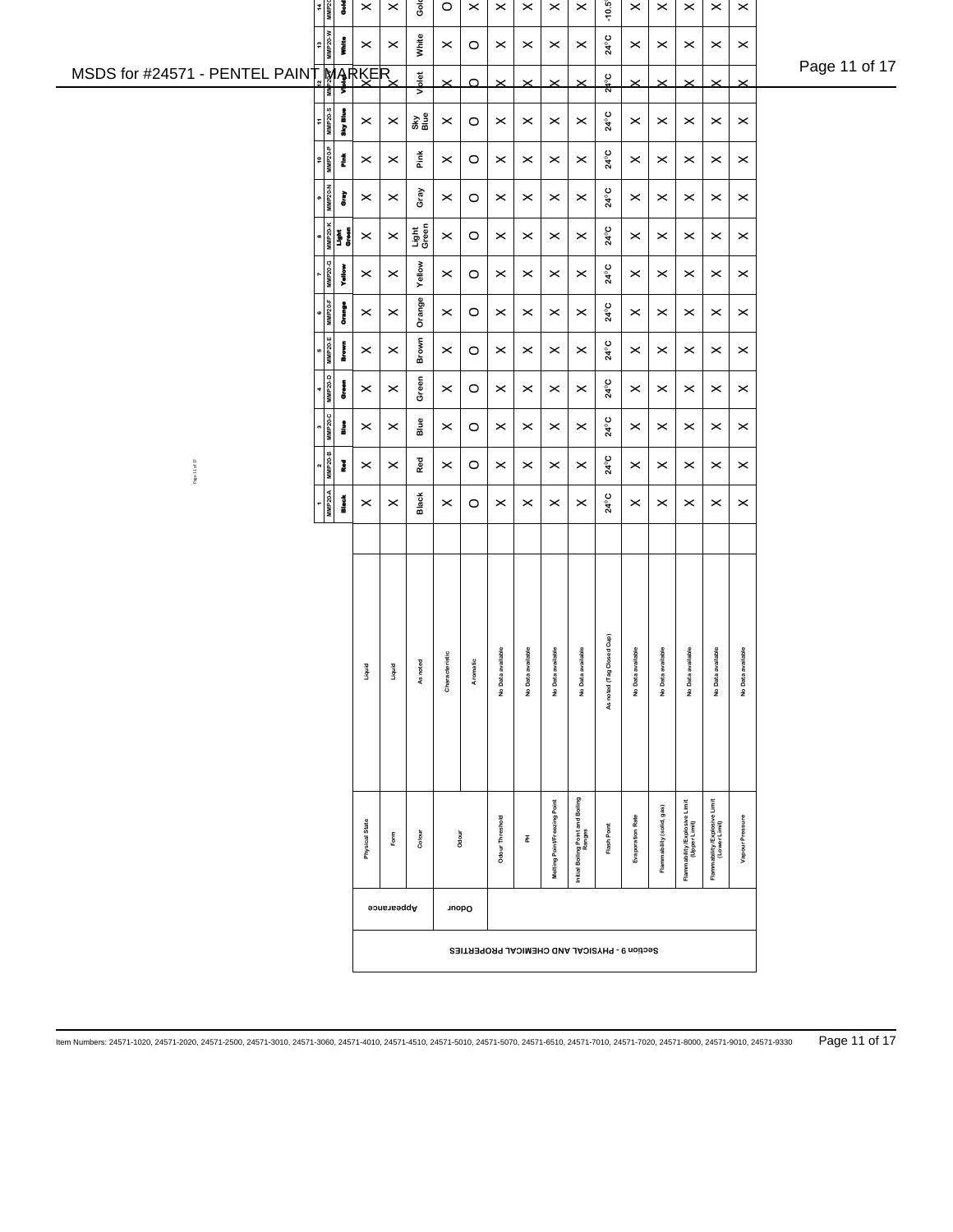|                                       | $\frac{14}{MP20}$<br>š                                                                                                                        | $\pmb{\times}$             | $\pmb{\times}$                               | $\pmb{\times}$        | $\pmb{\times}$    | $\pmb{\times}$        | $\pmb{\times}$        | $\times$              | $\pmb{\times}$        |               |
|---------------------------------------|-----------------------------------------------------------------------------------------------------------------------------------------------|----------------------------|----------------------------------------------|-----------------------|-------------------|-----------------------|-----------------------|-----------------------|-----------------------|---------------|
|                                       | $\frac{13}{\text{MMP20-W}}$<br>į                                                                                                              | $\boldsymbol{\times}$      | $\times$                                     | $\pmb{\times}$        | $\times$          | $\pmb{\times}$        | $\times$              | $\pmb{\times}$        | $\boldsymbol{\times}$ | Page 12 of 17 |
| MSDS for #24571 - PENTEL PAINT MARKER | $\begin{array}{c}\n\frac{12}{\sqrt{120}} \times \frac{1}{\sqrt{120}} \\ \frac{12}{\sqrt{120}} \times \frac{1}{\sqrt{120}}\n\end{array}$<br>MM | $\times$                   | $\times$                                     | $\times$              | $\times$          | $\times$              | $\times$              | $\times$              | $\times$              |               |
|                                       | 11<br>MMP20-S<br>Sky Blue                                                                                                                     | $\pmb{\times}$             | $\times$                                     | $\times$              | $\times$          | $\pmb{\times}$        | $\times$              | $\times$              | $\boldsymbol{\times}$ |               |
|                                       | 10<br>ММР20-Р<br>Ě                                                                                                                            | $\boldsymbol{\times}$      | $\boldsymbol{\times}$                        | $\times$              | $\times$          | $\boldsymbol{\times}$ | $\times$              | $\pmb{\times}$        | $\boldsymbol{\times}$ |               |
|                                       | <b>MP20-N</b><br>È                                                                                                                            | $\pmb{\times}$             | $\times$                                     | $\times$              | $\times$          | $\boldsymbol{\times}$ | $\times$              | $\times$              | $\pmb{\times}$        |               |
|                                       | <b>MMP20-K</b><br>Light<br>Groun                                                                                                              | $\pmb{\times}$             | $\boldsymbol{\times}$                        | $\pmb{\times}$        | $\pmb{\times}$    | $\pmb{\times}$        | $\times$              | $\pmb{\times}$        | $\boldsymbol{\times}$ |               |
|                                       | <b>MMP20-G</b><br>Yellow                                                                                                                      | $\boldsymbol{\times}$      | $\times$                                     | $\pmb{\times}$        | $\pmb{\times}$    | $\pmb{\times}$        | $\boldsymbol{\times}$ | $\pmb{\times}$        | $\boldsymbol{\times}$ |               |
|                                       | MMP <sub>20-F</sub><br>Orange                                                                                                                 | $\pmb{\times}$             | $\times$                                     | $\boldsymbol{\times}$ | $\times$          | $\boldsymbol{\times}$ | $\times$              | $\times$              | $\boldsymbol{\times}$ |               |
|                                       |                                                                                                                                               |                            |                                              |                       |                   |                       |                       |                       |                       |               |
|                                       | MMP <sub>20-E</sub><br>Brown                                                                                                                  | $\pmb{\times}$             | $\times$                                     | $\pmb{\times}$        | $\times$          | $\pmb{\times}$        | $\times$              | $\pmb{\times}$        | $\boldsymbol{\times}$ |               |
|                                       | MMP20-D<br>o<br>T                                                                                                                             | $\times$                   | $\times$                                     | $\pmb{\times}$        | $\times$          | $\boldsymbol{\times}$ | $\times$              | $\pmb{\times}$        | $\boldsymbol{\times}$ |               |
|                                       | <b>MMP20-C</b><br>$\frac{3}{8}$                                                                                                               | $\times$                   | $\times$                                     | $\pmb{\times}$        | $\times$          | $\pmb{\times}$        | $\times$              | $\times$              | $\boldsymbol{\times}$ |               |
| Page 12 of 17                         | <b>MMP20-B</b><br>Į                                                                                                                           | $\boldsymbol{\times}$      | $\times$                                     | $\pmb{\times}$        | $\times$          | $\pmb{\times}$        | $\times$              | $\pmb{\times}$        | $\boldsymbol{\times}$ |               |
|                                       | <b>MMP20-A</b><br>Black<br>B                                                                                                                  | $\pmb{\times}$             | $\times$                                     | $\pmb{\times}$        | $\times$          | $\pmb{\times}$        | $\times$              | $\boldsymbol{\times}$ | $\boldsymbol{\times}$ |               |
|                                       |                                                                                                                                               |                            |                                              |                       |                   |                       |                       |                       |                       |               |
|                                       |                                                                                                                                               |                            |                                              |                       |                   |                       |                       |                       |                       |               |
|                                       |                                                                                                                                               | 6.367 (Calculated Average) | No Data available                            | No Data available     | No Data available | No Data available     | No Data available     | No Data available     | No Data available     |               |
|                                       |                                                                                                                                               |                            |                                              |                       |                   |                       |                       |                       |                       |               |
|                                       |                                                                                                                                               | Specific Gravity (Density) | Partition Coefficient: n <sup>-</sup>        | Octanol / Water       | Auto-Ignition     | Decomposition         | Temperature           | Viscosity             | Kinematic viscosity   |               |
|                                       |                                                                                                                                               |                            | Section 9 - PHYSICAL AND CHEMICAL PROPERTIES |                       |                   |                       |                       |                       |                       |               |
|                                       |                                                                                                                                               |                            |                                              |                       |                   |                       |                       |                       |                       |               |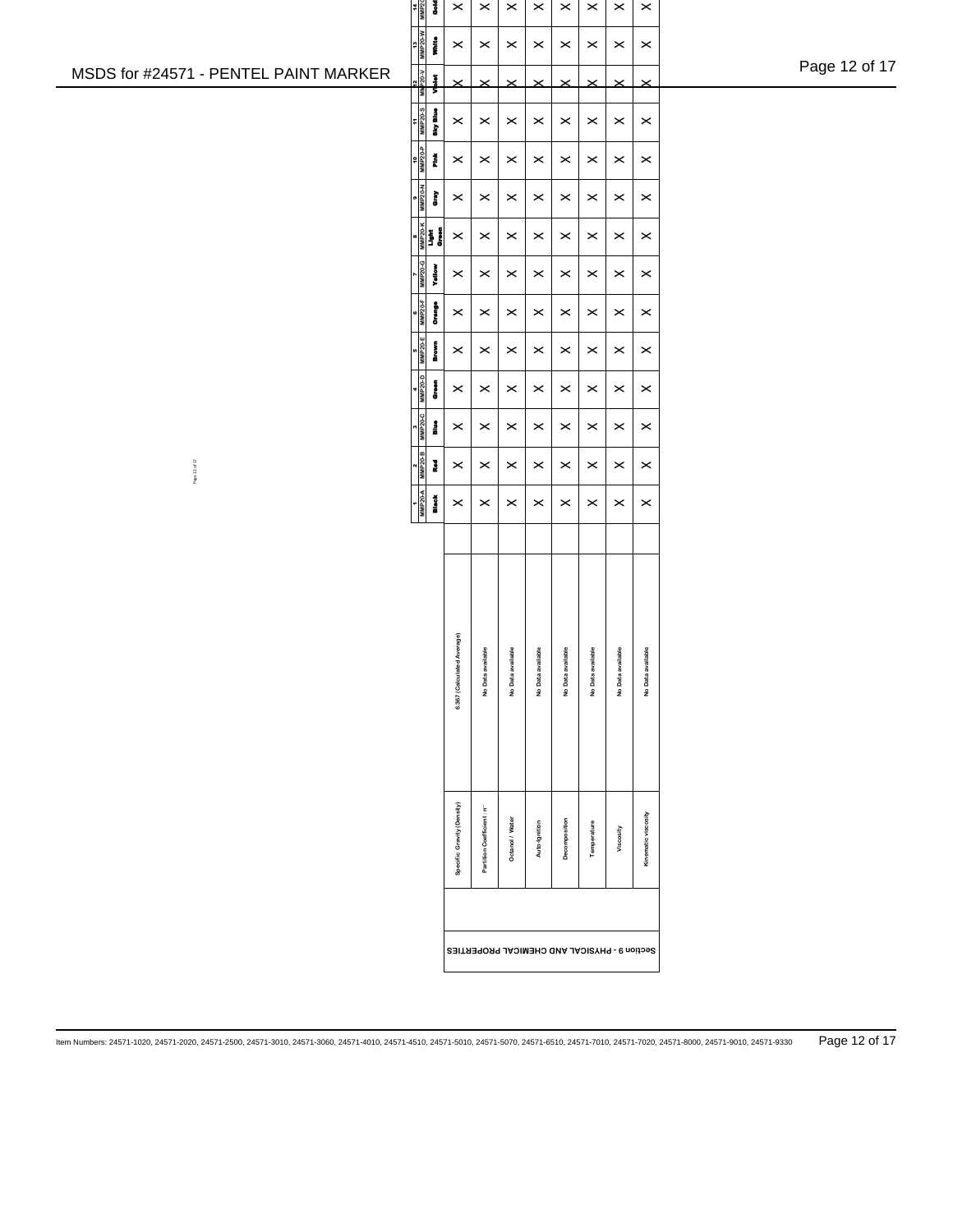|                                           |                                                                  |                       | $\pmb{\times}$             |                                     |                     |                                     |                         |                                                           |                                       |                           | $\times$                                 | $\times$                              |                         |                                       | $\times$                | $\times$                                            | $\times$                                              |                         |               |
|-------------------------------------------|------------------------------------------------------------------|-----------------------|----------------------------|-------------------------------------|---------------------|-------------------------------------|-------------------------|-----------------------------------------------------------|---------------------------------------|---------------------------|------------------------------------------|---------------------------------------|-------------------------|---------------------------------------|-------------------------|-----------------------------------------------------|-------------------------------------------------------|-------------------------|---------------|
| $\frac{14}{MMP20}$                        | ā                                                                | $\pmb{\times}$        |                            | $\times$                            | $\times$            | $\times$                            | X                       | š                                                         | $\pmb{\times}$                        | $\pmb{\times}$            |                                          |                                       | $\boldsymbol{\times}$   | $\times$                              |                         |                                                     |                                                       | $\pmb{\times}$          |               |
| 13<br>MMP20-W                             | į                                                                | $\boldsymbol{\times}$ | $\boldsymbol{\times}$      | $\times$                            | $\times$            | $\boldsymbol{\times}$               | $\boldsymbol{\times}$   | W-0ZdWN<br>EL<br>į                                        | $\times$                              | $\times$                  | $\boldsymbol{\times}$                    | $\times$                              | $\boldsymbol{\times}$   | $\times$                              | $\times$                | $\times$                                            | $\times$                                              | $\times$                | Page 13 of 17 |
| MSDS for #24571 - PENTEL PANY<br>⊺≣।      |                                                                  |                       | MARKER                     |                                     |                     | $\times$                            | $\times$                | $12$<br>P20-V<br>Ŧ<br>š                                   | $\times$                              | $\times$                  | $\times$                                 | $\times$                              | $\times$                | $\times$                              | $\times$                | $\times$                                            |                                                       | ×                       |               |
| $\frac{11}{11}$                           | any Blue                                                         | $\boldsymbol{\times}$ | $\times$                   | $\times$                            | $\times$            | $\times$                            | $\boldsymbol{\times}$   | 11<br>MMP20-S<br>aky Blue                                 | $\times$                              | $\boldsymbol{\times}$     | $\times$                                 | $\times$                              | $\times$                | $\times$                              | $\times$                | $\times$                                            | $\times$                                              | $\boldsymbol{\times}$   |               |
| $\frac{1}{\frac{1}{2}}$                   | Ě                                                                | $\times$              | $\times$                   | $\times$                            | $\times$            | $\times$                            | $\times$                | $\begin{array}{c}\n10 \\ 10 \\ MMP20-P\n\end{array}$<br>Ĭ | $\times$                              | $\times$                  | $\times$                                 | $\times$                              | $\times$                | $\times$                              | $\times$                | $\boldsymbol{\times}$                               | $\times$                                              | $\times$                |               |
| <b>MMP20-N</b>                            | È                                                                | $\times$              | $\boldsymbol{\times}$      | $\times$                            | $\times$            | $\times$                            | $\times$                | <b>MMP20-N</b><br>È                                       | $\times$                              | $\times$                  | $\times$                                 | $\times$                              | $\times$                | $\times$                              | $\times$                | $\times$                                            | $\times$                                              | $\times$                |               |
|                                           | $\begin{array}{c}\n\bullet \\ \hline\n\text{MIPZO}\n\end{array}$ | $\pmb{\times}$        | $\boldsymbol{\times}$      | $\times$                            | $\times$            | $\boldsymbol{\times}$               | $\pmb{\times}$          | <sub>MMP20-K</sub><br>Light<br>Green<br>╹                 | $\boldsymbol{\times}$                 | $\boldsymbol{\times}$     | $\times$                                 | $\times$                              | $\boldsymbol{\times}$   | $\times$                              | $\boldsymbol{\times}$   | $\times$                                            | $\times$                                              | $\boldsymbol{\times}$   |               |
| MMP20-                                    | yallo                                                            | $\boldsymbol{\times}$ | $\boldsymbol{\times}$      | $\times$                            | $\times$            | $\pmb{\times}$                      | $\boldsymbol{\times}$   | <b>MMP20-G</b><br>Yellow                                  | $\times$                              | $\boldsymbol{\times}$     | $\times$                                 | $\times$                              | $\boldsymbol{\times}$   | $\times$                              | $\boldsymbol{\times}$   | $\times$                                            | $\times$                                              | $\boldsymbol{\times}$   |               |
| $MMP20-F$                                 | į                                                                | $\boldsymbol{\times}$ | $\boldsymbol{\times}$      | $\times$                            | $\times$            | $\boldsymbol{\times}$               | $\times$                | <b>MMP20-F</b><br>į                                       | $\boldsymbol{\times}$                 | $\boldsymbol{\times}$     | $\times$                                 | $\times$                              | $\boldsymbol{\times}$   | $\boldsymbol{\times}$                 | $\boldsymbol{\times}$   | $\times$                                            | $\times$                                              | $\boldsymbol{\times}$   |               |
| 5<br>MMP20-E                              | i<br>Prove                                                       | $\boldsymbol{\times}$ | $\,\times\,$               | $\boldsymbol{\times}$               | $\times$            | $\boldsymbol{\times}$               | $\times$                | <b>MMP20-E</b><br>Į                                       | $\times$                              | $\boldsymbol{\times}$     | $\times$                                 | $\times$                              | $\boldsymbol{\times}$   | $\times$                              | $\times$                | $\times$                                            | $\times$                                              | $\boldsymbol{\times}$   |               |
| $4$ MMP20-D                               | Į                                                                | $\boldsymbol{\times}$ | $\boldsymbol{\times}$      | $\times$                            | $\times$            | $\boldsymbol{\times}$               | $\times$                | <b>MMP20-D</b><br>į                                       | $\boldsymbol{\times}$                 | $\boldsymbol{\times}$     | $\times$                                 | $\times$                              | $\boldsymbol{\times}$   | $\times$                              | $\times$                | $\times$                                            | $\times$                                              | $\boldsymbol{\times}$   |               |
| <b>MMP20-C</b>                            | å                                                                | $\boldsymbol{\times}$ | $\times$                   | $\times$                            | $\times$            | $\boldsymbol{\times}$               | $\times$                | <b>MMP20-C</b><br>i                                       | $\boldsymbol{\times}$                 | $\boldsymbol{\times}$     | $\times$                                 | $\times$                              | $\boldsymbol{\times}$   | $\times$                              | $\times$                | $\times$                                            | $\times$                                              | $\boldsymbol{\times}$   |               |
| $\frac{2}{\text{MMP20}}$<br>Page 13 of 17 | Į                                                                | $\boldsymbol{\times}$ | $\boldsymbol{\times}$      | $\times$                            | $\times$            | $\pmb{\times}$                      | $\boldsymbol{\times}$   | <b>MMP20-B</b><br>š                                       | $\times$                              | $\boldsymbol{\times}$     | $\times$                                 | $\times$                              | $\boldsymbol{\times}$   | $\times$                              | $\boldsymbol{\times}$   | $\times$                                            | $\times$                                              | $\boldsymbol{\times}$   |               |
| $1$<br>MMP <sub>20-A</sub>                | t<br>Mest                                                        | $\boldsymbol{\times}$ | $\times$                   | $\times$                            | $\times$            | $\times$                            | $\times$                | <b>MMP20-A</b><br><b>Mack</b>                             | $\times$                              | $\boldsymbol{\times}$     | $\times$                                 | $\times$                              | $\times$                | $\times$                              | $\times$                | $\times$                                            | $\times$                                              | $\boldsymbol{\times}$   |               |
|                                           |                                                                  |                       |                            |                                     |                     |                                     |                         |                                                           |                                       |                           |                                          |                                       |                         |                                       |                         |                                                     |                                                       |                         |               |
|                                           |                                                                  |                       |                            |                                     |                     |                                     |                         |                                                           |                                       |                           |                                          |                                       |                         |                                       |                         |                                                     |                                                       |                         |               |
|                                           |                                                                  |                       |                            |                                     |                     |                                     |                         |                                                           |                                       |                           |                                          |                                       |                         |                                       |                         |                                                     |                                                       |                         |               |
|                                           |                                                                  |                       |                            |                                     |                     |                                     |                         |                                                           | No Data Other than noted in Section 2 | d in Section 2            | No Data Other than noted in Section 2    | No Data Other than noted in Section 2 | d in Section 2          | No Data Other than noted in Section 2 | <b>Idin Section 2</b>   | d in Section 2                                      | d in Section 2                                        | d in Section 2          |               |
|                                           |                                                                  | No Data available     | No Data available          | No Data available                   | No Data available   | No Data available                   | No Data available       |                                                           |                                       | No Data Other than note   |                                          |                                       | No Data Other than note |                                       | No Data Other than note | No Data Other than note                             | No Data Other than note                               | No Data Other than note |               |
|                                           |                                                                  |                       |                            |                                     |                     |                                     |                         |                                                           |                                       |                           |                                          |                                       |                         |                                       |                         |                                                     |                                                       |                         |               |
|                                           |                                                                  |                       |                            |                                     |                     |                                     |                         |                                                           |                                       |                           |                                          |                                       |                         |                                       |                         |                                                     |                                                       |                         |               |
|                                           |                                                                  |                       |                            |                                     |                     |                                     |                         |                                                           |                                       |                           |                                          |                                       |                         |                                       |                         |                                                     |                                                       |                         |               |
|                                           |                                                                  |                       |                            |                                     |                     | ŏ                                   |                         |                                                           |                                       |                           |                                          |                                       |                         |                                       |                         |                                                     |                                                       |                         |               |
|                                           |                                                                  | Reactivity            | Chemical stability         | Possibility of Hazardou<br>Reaction | Conditions to avoid | Incompatible Substances<br>Mixtures | Hazardous Decomposition |                                                           | Acute Toxicity                        | Skin Corrosion/Irritation | Serious eye damage/eye                   | Respiratory or Skin Sensitization     | Germ Cell Mutagenicity  | Carcinogenicity                       | Reproductive Toxicity   | Specific target organ Toxicity<br>(single exposure) | Specific target organ Toxicity<br>(repeated exposure) | Aspiration Hazard       |               |
|                                           |                                                                  |                       |                            |                                     |                     |                                     |                         |                                                           |                                       |                           |                                          |                                       |                         |                                       |                         |                                                     |                                                       |                         |               |
|                                           |                                                                  |                       |                            |                                     |                     |                                     |                         |                                                           |                                       |                           |                                          |                                       |                         |                                       |                         |                                                     |                                                       |                         |               |
|                                           |                                                                  |                       | GMA YTIJIBATS - 01 noitoeS | <b>YTIVITOA 3R</b>                  |                     |                                     |                         |                                                           |                                       |                           | <b>NOITAMROHUL ACCOCICAL INFORMATION</b> |                                       |                         |                                       |                         |                                                     |                                                       |                         |               |
|                                           |                                                                  |                       |                            |                                     |                     |                                     |                         |                                                           |                                       |                           |                                          |                                       |                         |                                       |                         |                                                     |                                                       |                         |               |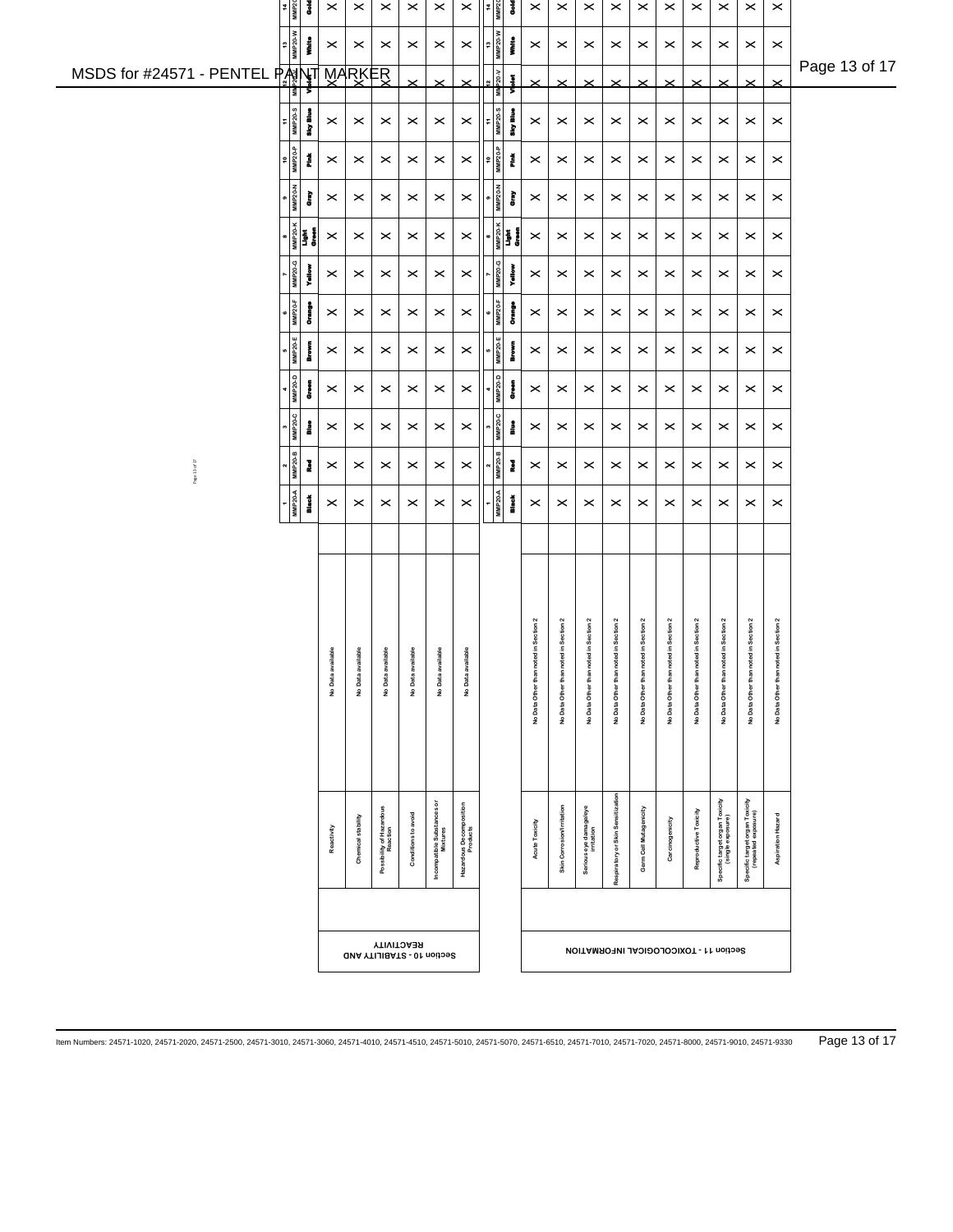| Page 14 of 17 |  |  |
|---------------|--|--|
|               |  |  |

| 4<br>2<br>$\tilde{c}$<br>Ŧ<br>¢<br>a<br>8 | MMP <sub>2</sub><br><b>MMP20-W</b><br><b>MMP20-V</b><br><b>MMP20-S</b><br><b>MMP20-P</b><br><b>MMP20-N</b><br><b>MMP20-K</b> | J<br>į<br>ļ<br>any Blue<br>Í<br>Ì<br>į<br>Š | ×<br>×<br>×<br>×<br>×<br>×                     | ×<br>×<br>×<br>×<br>×<br>×                                                                                          | ×<br>×<br>×<br>×<br>×<br>× | ×<br>×<br>×<br>×<br>×<br>×                                                                                         | ×<br>×<br>×<br>×<br>×<br>×                                                                                                                       | ×<br>×<br>×<br>×<br>×<br>×                                                                                              | ×<br>×<br>×<br>×<br>×<br>×                                                                                                                                                | ×<br>×<br>×<br>×<br>×<br>×                                                      |  |  |  |
|-------------------------------------------|------------------------------------------------------------------------------------------------------------------------------|---------------------------------------------|------------------------------------------------|---------------------------------------------------------------------------------------------------------------------|----------------------------|--------------------------------------------------------------------------------------------------------------------|--------------------------------------------------------------------------------------------------------------------------------------------------|-------------------------------------------------------------------------------------------------------------------------|---------------------------------------------------------------------------------------------------------------------------------------------------------------------------|---------------------------------------------------------------------------------|--|--|--|
| r<br>c                                    | MMP20-G<br><b>MMP20-F</b>                                                                                                    | Yallow<br>į                                 | ×<br>×                                         | ×<br>×                                                                                                              | ×<br>×                     | ×<br>×                                                                                                             | ×<br>×                                                                                                                                           | ×<br>×                                                                                                                  | ×<br>×                                                                                                                                                                    | ×<br>×                                                                          |  |  |  |
| u<br>4                                    | MMP20-E<br>MMP20-D                                                                                                           | Į<br>į                                      | ×<br>×                                         | ×<br>×                                                                                                              | ×<br>×                     | ×<br>×                                                                                                             | ×<br>×                                                                                                                                           | ×<br>×                                                                                                                  | ×<br>$\pmb{\times}$                                                                                                                                                       | ×<br>×                                                                          |  |  |  |
| m                                         | MMP20-C                                                                                                                      | į                                           | ×                                              | ×                                                                                                                   | ×                          | ×                                                                                                                  | ×                                                                                                                                                | ×                                                                                                                       | ×                                                                                                                                                                         | ×                                                                               |  |  |  |
| N                                         | <b>MMP20-B</b><br><b>MMP20-A</b>                                                                                             | Į<br><b>Black</b>                           | ×<br>×                                         | ×<br>×                                                                                                              | ×<br>×                     | ×<br>×                                                                                                             | ×<br>×                                                                                                                                           | ×<br>×                                                                                                                  | ×<br>×                                                                                                                                                                    | ×<br>×                                                                          |  |  |  |
|                                           |                                                                                                                              |                                             | No Data beyond notation in Section 2, 6 and 13 | No Data beyond notation in Section 2, 6 and 13                                                                      | No data available          | Disposal should be in accordance with applicable regulations and standards by<br>the respective local governments. | Commission a waste disposal company, or a local public body who are licensed by<br>ispose of the material.<br>local or regional government, to d | When commissioning the disposal to a disposal company, notify the danger and<br>e company<br>toxicity thoroughly to the | Do not release waste liquid containing the product and used water for cleansing<br>ned wastes intact for reclamation<br>into rivers, etc., or do not discharge the concer | Recycle containers after cleansing, or carry out the disposal under the related |  |  |  |
|                                           |                                                                                                                              |                                             | Hazard to the aquatic<br>environment (acute)   | environment (long-term hazard)<br>Hazard to the aquatic<br><b><i>NOITAMROFINI</i></b><br>ECOFOGICVE<br>Section 12 - | Hazard to the ozone layer  | Residual Waste<br><b>SizeW</b> laubizeR<br>Considerations<br>Section 13 - Disposal                                 |                                                                                                                                                  |                                                                                                                         |                                                                                                                                                                           |                                                                                 |  |  |  |

## MSDS for #24571 - PENTEL PAINT MARKER

Page 14 of 17

Item Numbers: 24571-1020, 24571-2020, 24571-2500, 24571-3010, 24571-3060, 24571-4010, 24571-4510, 24571-5010, 24571-5070, 24571-6510, 24571-7010, 24571-7020, 24571-8000, 24571-9010, 24571-9330 Page 14 of 17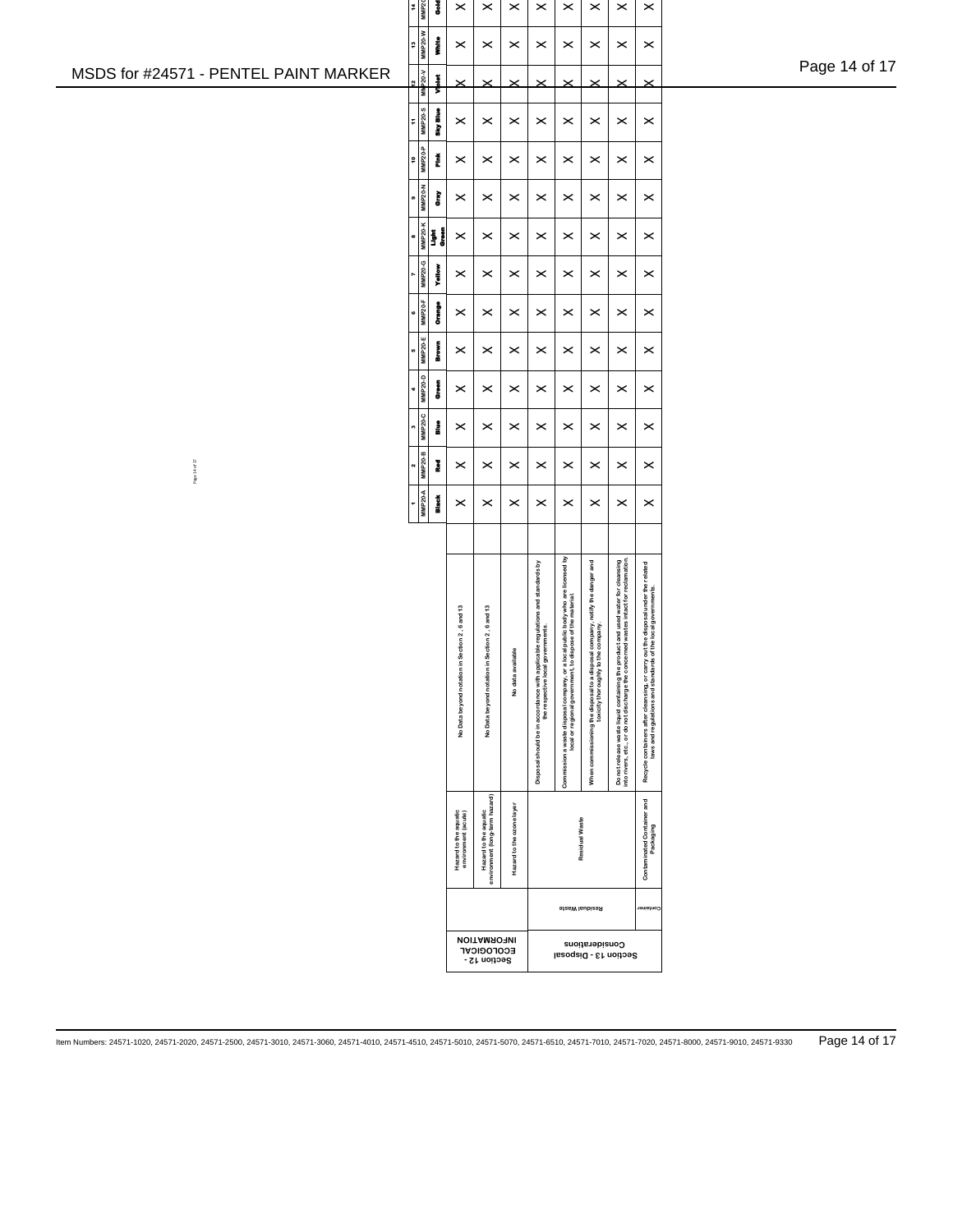|                                       | 14<br>MP20<br>š<br>l s                      | $\pmb{\times}$                            | 1263               | Pain            | $\boldsymbol{\omega}$ | $\equiv$                     | NA                       | NA                                           | $\pmb{\times}$                                                     | 1263   | Pain                 | $\boldsymbol{\mathsf{s}}$   | $\equiv$                     | 128                                |               |
|---------------------------------------|---------------------------------------------|-------------------------------------------|--------------------|-----------------|-----------------------|------------------------------|--------------------------|----------------------------------------------|--------------------------------------------------------------------|--------|----------------------|-----------------------------|------------------------------|------------------------------------|---------------|
|                                       | ξ<br>į<br>MMP20-1<br>$\frac{3}{2}$          | $\pmb{\times}$                            | 1263               | Paint           | $\boldsymbol{\varpi}$ | $\equiv$                     | $\mathbf{s}$             | $\lessgtr$                                   | $\times$                                                           | 1263   | Paint                | $\mathfrak{g}$              | $\equiv$                     | 128                                |               |
| MSDS for #24571 - PENTEL PAINT MARKER | ⋝                                           |                                           | 1263               | Paint           | $\boldsymbol{\omega}$ | Ξ                            | $\leq$                   | ₹                                            | $\times$                                                           | 1263   | P <mark>a</mark> int | 3                           | $\equiv$                     | $\frac{8}{2}$                      | Page 15 of 17 |
|                                       | <b>MMP20-S</b><br>Sky Blue<br>÷             | $\times$                                  | 1263               | Paint           | $\boldsymbol{\varpi}$ | $\equiv$                     | $\mathbf{z}$             | $\mathbf{z}$                                 | $\pmb{\times}$                                                     | 1263   | Paint                | $\mathfrak{g}$              | $\equiv$                     | 128                                |               |
|                                       | $\frac{1}{\sinh(\frac{1}{2})}$<br>Ĕ         | $\pmb{\times}$                            | 1263               | Paint           | $\boldsymbol{\infty}$ | $\equiv$                     | $\frac{4}{2}$            | $\mathbf{z}$                                 | $\pmb{\times}$                                                     | 1263   | Paint                | $\mathfrak{g}$              | $\equiv$                     | 128                                |               |
|                                       | <b>MMP20-N</b><br>È                         | $\times$                                  | 1263               | Paint           | $\boldsymbol{\infty}$ | $\equiv$                     | $\frac{4}{2}$            | $\frac{4}{2}$                                | $\pmb{\times}$                                                     | 1263   | Paint                | $\mathfrak{g}$              | $\equiv$                     | 128                                |               |
|                                       |                                             | $\pmb{\times}$                            | 1263               | Paint           | $\boldsymbol{\infty}$ | $\equiv$                     | $\frac{4}{2}$            | $\frac{4}{2}$                                | $\pmb{\times}$                                                     | 1263   | Paint                | $\mathfrak{g}$              | $\equiv$                     | 128                                |               |
|                                       | Yellow<br><b>MMP20-</b>                     | $\times$                                  | 1263               | Paint           | $\boldsymbol{\infty}$ | $\equiv$                     | $\mathbf{z}$             | $\frac{4}{2}$                                | $\boldsymbol{\times}$                                              | 1263   | Paint                | $\boldsymbol{\mathfrak{S}}$ | $\equiv$                     | $128$                              |               |
|                                       | <b>MMP20-F</b><br>į                         | $\times$                                  | 1263               | Paint           | $\boldsymbol{\varpi}$ | $\equiv$                     | $\mathbf{z}$             | $\mathbf{\mathop{\leq}\limits_{\mathbf{z}}}$ | $\boldsymbol{\times}$                                              | 1263   | Paint                | $\mathfrak{g}$              | $\equiv$                     | 128                                |               |
|                                       | <b>MMP20-E</b><br>Brown                     | $\pmb{\times}$                            | 1263               | Paint           | $\boldsymbol{\varpi}$ | $\equiv$                     | $\frac{4}{2}$            | $\mathbf{\mathop{\leq}\limits_{\mathbf{z}}}$ | $\times$                                                           | 1263   | Paint                | $\mathfrak{g}$              | $\equiv$                     | 128                                |               |
|                                       | <b>MMP20-D</b><br>į                         | $\times$                                  | 1263               | Paint           | $\boldsymbol{\varpi}$ | $\equiv$                     | $\frac{4}{2}$            | $\mathbf{\mathop{\leq}\limits_{\mathbf{z}}}$ | $\times$                                                           | 1263   | Paint                | $\mathfrak{g}$              | $\equiv$                     | 128                                |               |
|                                       | <b>MMP20-</b><br>å                          | $\times$                                  | 1263               | Paint           | $\boldsymbol{\varpi}$ | $\equiv$                     | $\mathsf{\underline{4}}$ | $\mathbf{\mathop{\leq}\limits_{\mathbf{z}}}$ | $\pmb{\times}$                                                     | 1263   | Paint                | $\mathfrak{g}$              | $\equiv$                     | 128                                |               |
| Page 15 of 17                         | $\boldsymbol{\omega}$<br><b>MMP20-</b><br>Į | $\times$                                  | 1263               | Paint           | $\boldsymbol{\varpi}$ | Ξ                            | $\frac{4}{2}$            | $\mathbf{\mathop{\leq}\limits_{\mathbf{z}}}$ | $\times$                                                           | 1263   | Paint                | $\mathfrak{g}$              | Ξ                            | 128                                |               |
|                                       | <b>MMP20-A</b><br>Black                     | $\pmb{\times}$                            | 1263               | Paint           | $\boldsymbol{\omega}$ | $\equiv$                     | $\mathbf{z}$             | $\frac{4}{2}$                                | $\times$                                                           | 1263   | Paint                | $\mathfrak{g}$              | Ξ                            | 128                                |               |
|                                       |                                             |                                           |                    |                 |                       |                              |                          |                                              |                                                                    |        |                      |                             |                              |                                    |               |
|                                       |                                             |                                           |                    |                 |                       |                              |                          |                                              |                                                                    |        |                      |                             |                              |                                    |               |
|                                       |                                             |                                           | I UN No.           | Name            |                       |                              |                          |                                              | Ship Safety Law                                                    |        | Name                 |                             |                              |                                    |               |
|                                       |                                             | Conform to the provisions of IMO          | Information by Sea | Proper Shipping | Class                 | $\mathbf{r}$<br>Packing Grou | Marine Pollutant         | Transport In Bulk                            | Conforms to provisions of the                                      | UN NO. | Proper Shipping      | Class                       | $\mathbf{e}$<br>Packing Grou | Emergency Response Guide Number    |               |
|                                       |                                             |                                           |                    |                 |                       |                              |                          |                                              |                                                                    |        |                      |                             |                              |                                    |               |
|                                       |                                             |                                           |                    |                 | Regulatory            |                              |                          |                                              | according to MARPOL 73/78,<br>Annex II, and IBC code<br>Regulatory |        | Information By Air   |                             |                              | Emergency Response Guide<br>Number |               |
|                                       |                                             |                                           |                    |                 |                       |                              |                          |                                              | International Regulations                                          |        |                      |                             |                              |                                    |               |
|                                       |                                             | <b>NOITAMROTMI TROGENAST - At noitoe2</b> |                    |                 |                       |                              |                          |                                              |                                                                    |        |                      |                             |                              |                                    |               |
|                                       |                                             |                                           |                    |                 |                       |                              |                          |                                              |                                                                    |        |                      |                             |                              |                                    |               |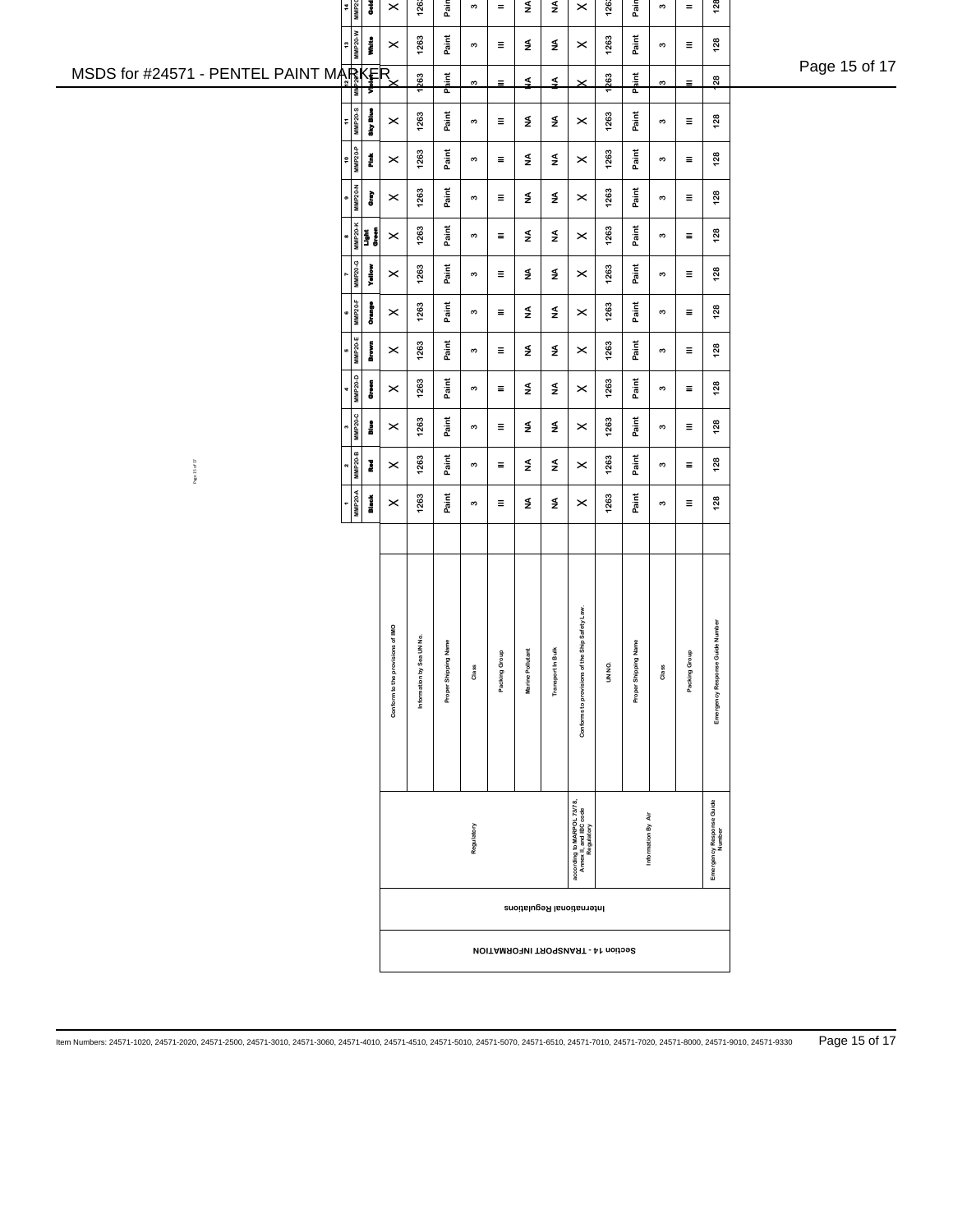|                                | $\frac{14}{MMP20}$           | $\frac{3}{2}$                                                                                                | $\pmb{\times}$                             | $\pmb{\times}$                                    | 1263   | Pain            | $\boldsymbol{\omega}$     | $\equiv$     | NA                    | $\frac{4}{2}$            | $\pmb{\times}$                | 1263   | Pain               | $\boldsymbol{\omega}$     | $\equiv$     | 128                                |               |
|--------------------------------|------------------------------|--------------------------------------------------------------------------------------------------------------|--------------------------------------------|---------------------------------------------------|--------|-----------------|---------------------------|--------------|-----------------------|--------------------------|-------------------------------|--------|--------------------|---------------------------|--------------|------------------------------------|---------------|
|                                | 13<br>MM P20-W               | į                                                                                                            | $\boldsymbol{\times}$                      | $\,\times\,$                                      | 1263   | Paint           | $\boldsymbol{\omega}$     | $\equiv$     | $\mathbf{\mathsf{z}}$ | $\mathsf{\underline{4}}$ | $\,\times\,$                  | 1263   | Paint              | $\boldsymbol{\omega}$     | $\equiv$     | 128                                |               |
| MSDS for #24571 - PENTEL PAINT | ⊺                            | Σ                                                                                                            | MARKER                                     |                                                   | 1263   | Paint           | $\boldsymbol{\mathsf{c}}$ | $\equiv$     | ≨                     | ₹                        | $\times$                      | 1263   | nint<br>Paint      | $\boldsymbol{\mathsf{c}}$ | $\equiv$     | $\frac{8}{2}$                      | Page 16 of 17 |
|                                | $\frac{11}{\text{MMP 20-8}}$ | Sky Blue                                                                                                     | $\boldsymbol{\times}$                      | $\boldsymbol{\times}$                             | 1263   | Paint           | $\boldsymbol{\omega}$     | $\equiv$     | $\frac{4}{2}$         | ₹                        | $\boldsymbol{\times}$         | 1263   | Paint              | $\boldsymbol{\omega}$     | $\equiv$     | 128                                |               |
|                                | $\frac{10}{MMP20-P}$         | Ě                                                                                                            | $\boldsymbol{\times}$                      | $\times$                                          | 1263   | Paint           | $\boldsymbol{\omega}$     | $\equiv$     | $\frac{4}{2}$         | $\frac{4}{2}$            | $\boldsymbol{\times}$         | 1263   | Paint              | $\boldsymbol{\omega}$     | Ξ            | 128                                |               |
|                                | $\frac{9}{MMP20-N}$          | È                                                                                                            | $\boldsymbol{\times}$                      | $\pmb{\times}$                                    | 1263   | Paint           | $\boldsymbol{\omega}$     | $\equiv$     | $\frac{4}{2}$         | $\frac{4}{2}$            | $\boldsymbol{\times}$         | 1263   | Paint              | $\boldsymbol{\omega}$     | $\equiv$     | 128                                |               |
|                                |                              | $\begin{array}{r}\n\bullet \\ \rule{0pt}{5pt}\n\text{MMP2O-K} \\ \rule{0pt}{5pt}\n\text{light}\n\end{array}$ | $\pmb{\times}$                             | $\pmb{\times}$                                    | 1263   | Paint           | $\boldsymbol{\omega}$     | $\equiv$     | $\mathbf{z}$          | $\mathbf{z}$             | $\pmb{\times}$                | 1263   | Paint              | $\boldsymbol{\omega}$     | $\equiv$     | 128                                |               |
|                                | MMP20-G                      | Yallo                                                                                                        | $\boldsymbol{\times}$                      | $\pmb{\times}$                                    | 1263   | Paint           | $\boldsymbol{\omega}$     | $\equiv$     | $\mathbf{z}$          | $\mathsf{\underline{4}}$ | $\pmb{\times}$                | 1263   | Paint              | $\boldsymbol{\omega}$     | Ξ            | 128                                |               |
|                                | $\frac{6}{MMP20-F}$          | orange<br>O                                                                                                  | $\boldsymbol{\times}$                      | $\times$                                          | 1263   | Paint           | $\boldsymbol{\omega}$     | $\equiv$     | $\frac{4}{2}$         | $\mathsf{\underline{4}}$ | $\,\times\,$                  | 1263   | Paint              | $\boldsymbol{\omega}$     | $\equiv$     | 128                                |               |
|                                | $5 - 20$                     | <b>Brown</b>                                                                                                 | $\boldsymbol{\times}$                      | $\boldsymbol{\times}$                             | 1263   | Paint           | $\boldsymbol{\omega}$     | $\equiv$     | $\frac{4}{2}$         | $\frac{4}{2}$            | $\pmb{\times}$                | 1263   | Paint              | $\boldsymbol{\infty}$     | $\equiv$     | 128                                |               |
|                                | $4$<br>MMP20-D               | è                                                                                                            | $\boldsymbol{\times}$                      | $\times$                                          | 1263   | Paint           | $\boldsymbol{\omega}$     | $\equiv$     | $\mathbf{z}$          | $\frac{4}{2}$            | $\boldsymbol{\times}$         | 1263   | Paint              | $\boldsymbol{\omega}$     | $\equiv$     | 128                                |               |
|                                | $3$<br>MMP <sub>20-C</sub>   | å                                                                                                            | $\boldsymbol{\times}$                      | $\times$                                          | 1263   | Paint           | $\boldsymbol{\omega}$     | $\equiv$     | $\frac{4}{2}$         | $\frac{4}{2}$            | $\pmb{\times}$                | 1263   | Paint              | $\boldsymbol{\omega}$     | Ξ            | 128                                |               |
| Page 16 of 17                  | $2$<br>MMP20-B               | Į                                                                                                            | $\boldsymbol{\times}$                      | $\boldsymbol{\times}$                             | 1263   | Paint           | $\boldsymbol{\omega}$     | Ξ            | $\frac{4}{2}$         | $\frac{4}{2}$            | $\pmb{\times}$                | 1263   | Paint              | $\boldsymbol{\omega}$     | Ξ            | 128                                |               |
|                                | $MMP20-A$                    | Black<br>B                                                                                                   | $\boldsymbol{\times}$                      | $\boldsymbol{\times}$                             | 1263   | Paint           | S                         | $\equiv$     | $\mathbf{z}$          | $\frac{4}{2}$            | $\boldsymbol{\times}$         | 1263   | Paint              | $\boldsymbol{\omega}$     | Ξ            | 128                                |               |
|                                |                              |                                                                                                              |                                            |                                                   |        |                 |                           |              |                       |                          |                               |        |                    |                           |              |                                    |               |
|                                |                              |                                                                                                              |                                            |                                                   |        |                 |                           |              |                       |                          |                               |        |                    |                           |              |                                    |               |
|                                |                              |                                                                                                              |                                            |                                                   |        |                 |                           |              |                       |                          |                               |        |                    |                           |              |                                    |               |
|                                |                              |                                                                                                              |                                            | Conforms to the provisions of the Ship Safety Law |        | Name            |                           | $\mathbf{r}$ |                       |                          | Ship Safety Law.              |        | Name               |                           | $\mathbf{e}$ | Emergency Response Guide Number    |               |
|                                |                              |                                                                                                              | Not Applicable                             |                                                   | UN No. | Proper Shipping | Class                     | Packing Gro  | Marine Pollutant      | Transport in Bulk        |                               | UN NO. | Proper Shipping    | Class                     | Packing Gro  |                                    |               |
|                                |                              |                                                                                                              |                                            |                                                   |        |                 |                           |              |                       |                          | Conforms to provisions of the |        |                    |                           |              |                                    |               |
|                                |                              |                                                                                                              |                                            |                                                   |        |                 |                           |              |                       |                          |                               |        |                    |                           |              |                                    |               |
|                                |                              |                                                                                                              |                                            |                                                   |        |                 |                           |              |                       |                          |                               |        |                    |                           |              |                                    |               |
|                                |                              |                                                                                                              | Regulatory                                 | Regulatory Information by Road<br>or Rail         |        |                 |                           |              |                       |                          |                               |        | Information By Air |                           |              | Emergency Response Guide<br>Number |               |
|                                |                              |                                                                                                              |                                            |                                                   |        |                 |                           |              | Regulations in Japan  |                          |                               |        |                    |                           |              |                                    |               |
|                                |                              |                                                                                                              | <b>NOITAMROPNI TROPORNATI - 41 noitoe8</b> |                                                   |        |                 |                           |              |                       |                          |                               |        |                    |                           |              |                                    |               |
|                                |                              |                                                                                                              |                                            |                                                   |        |                 |                           |              |                       |                          |                               |        |                    |                           |              |                                    |               |